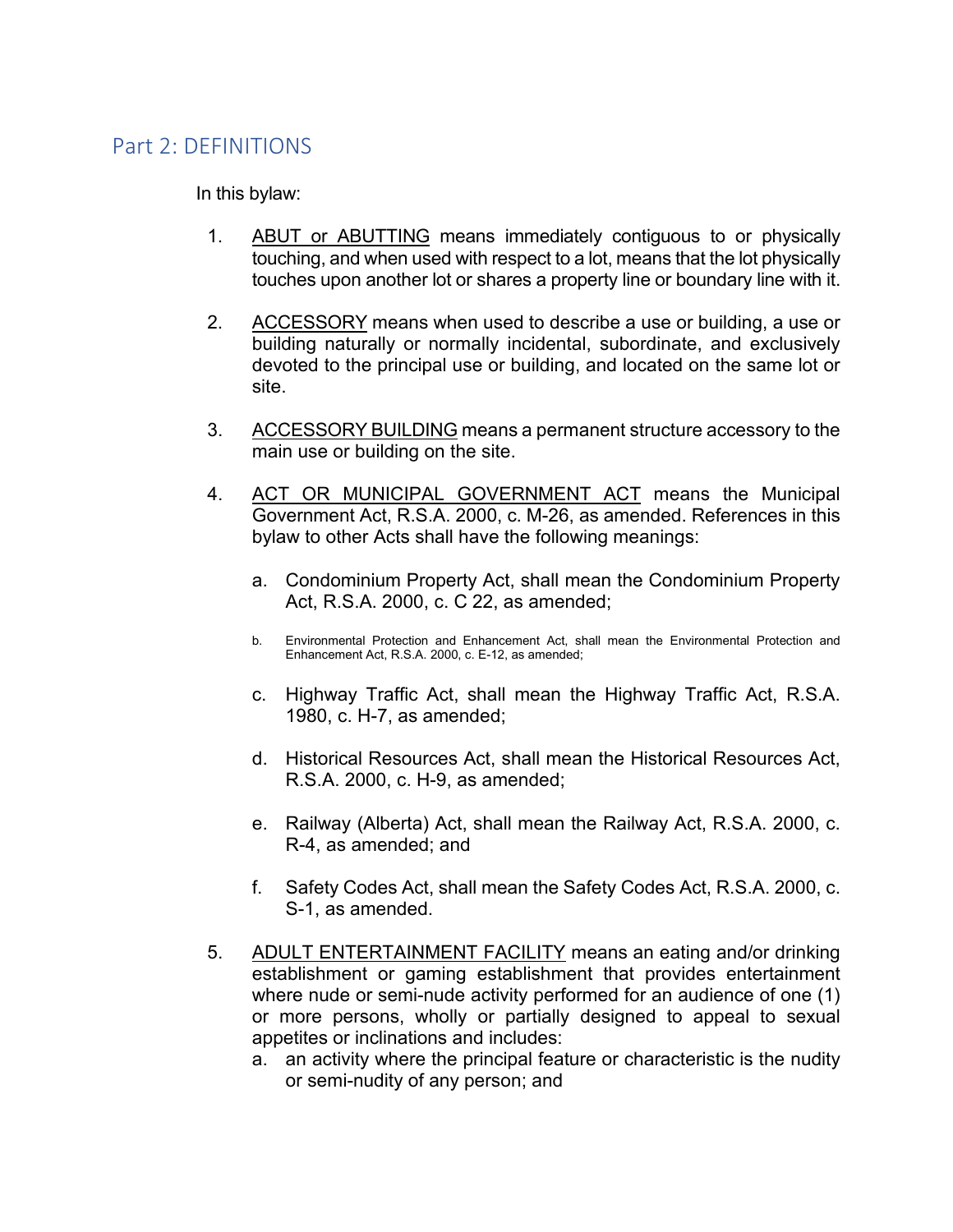- b. an activity where the word "nude", "naked", "topless", "bottomless", "sexy", or
- c. any other word or picture, symbol or representation having a similiar meaning or implication is used in any advertisement for the activity.
- 6. AIRCRAFT HANGAR means a storage garage used to store aircraft with at least 75% of the floor space being utilized to store aircraft. Outdoor storage used must also be 75% aircraft related.
- 7. AIRCRAFT MAINTENANCE SHOP means a building used primarily for the repair of aircraft.
- 8. AIRCRAFT PARTS STORE means a building used primarily for the storage and sale of aircraft parts and accessories.
- 9. AIRCRAFT SALES/RENTALS means development used for the sale, charter or rental of aircraft together with incidental maintenance services, and the sale of parts and accessories.
- 10. AMATEUR RADIO ANTENNA AND SUPPORT STRUCTURE means an installation consisting of an antenna or antenna array, mounted on a metal tower or support structure, designed for the purpose of the reception and transmission of radio signals by private, federally licensed amateur radio operators.

## 11. AMENITY AREA means:

- a. with respect to residential use classes, space provided for the active or passive recreation and enjoyment of the occupants of a residential development, which may be for private or communal use and owned individually or in common, subject to the regulations of this bylaw; and
- b. with respect to non-residential use classes, space provided for the active or passive recreation and enjoyment of the public, during the hours which the development is open to the public, which shall be owned and maintained by the owners of the development, subject to the regulations of this bylaw.
- 12. ANTIQUE STORE means a development used for the retail sale of collectible, decorative or household objects that are valued because of their age and character. This use does not include second hand stores, pawn shops, or booth markets.
- 13. APARTMENT BUILDING means development consisting of five or more dwellings contained within a building in which the dwellings are arranged in any horizontal or vertical configuration, which does not conform to the definition of any other residential use class.
- 14. ATTACHED GARAGE means a portion of a building attached to a dwelling intended for the storage of vehicles for the dwelling occupants.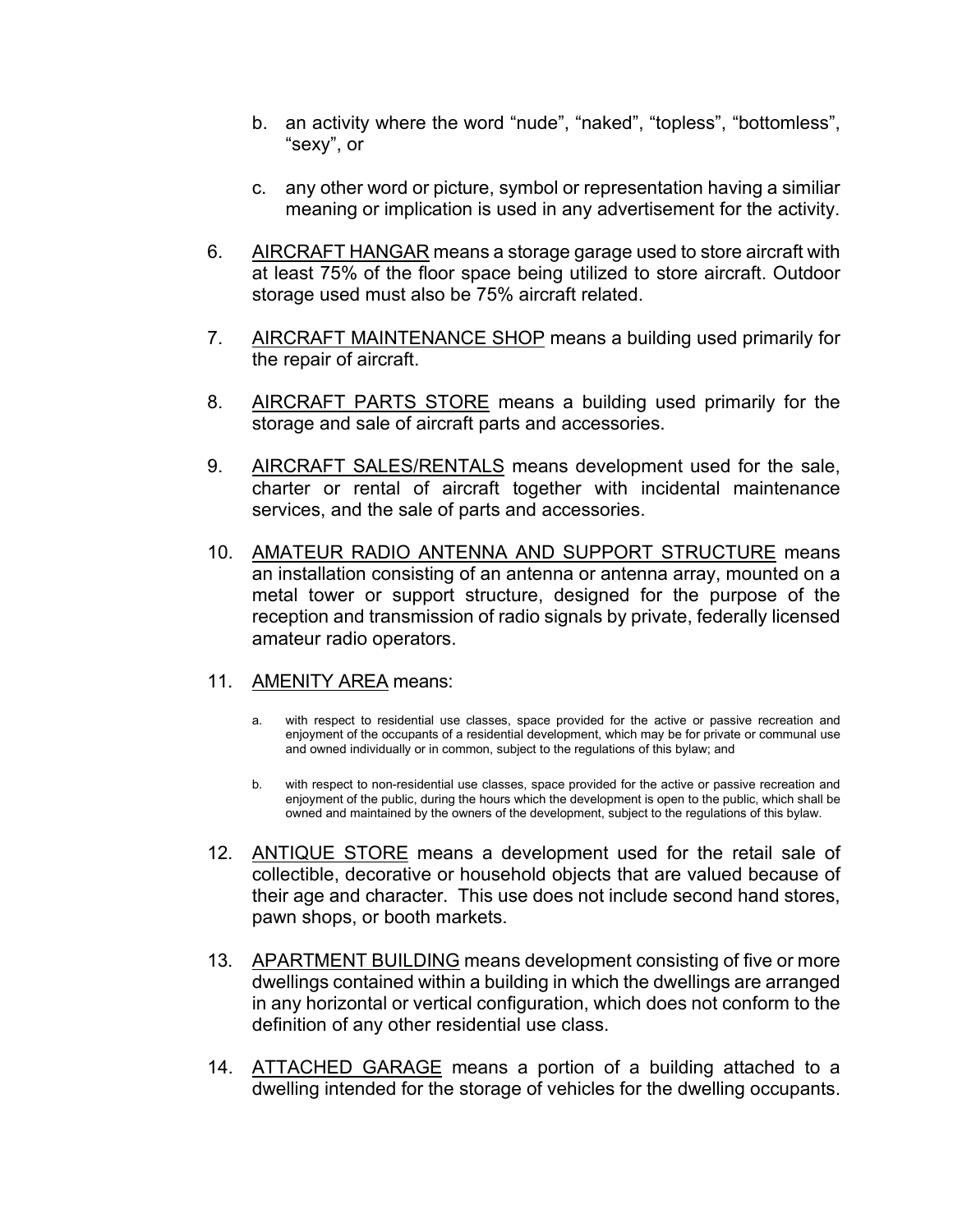- 15. AUCTIONEERING ESTABLISHMENT means development specifically intended for the auctioning of goods and equipment, including temporary storage of such goods and equipment. This use class does not include flea markets or the sale of farm animals.
- 16. AUTOMOTIVE AND EQUIPMENT REPAIR SHOP means development used for the commercial servicing and mechanical repair of automobiles, motorcycles, snowmobiles and similar vehicles or the sale, installation or servicing of related accessories and parts. This use class includes transmission shops, muffler shops, tire shops, automotive glass shops, and upholstery shops. This use class does not include body repair and paint shops.
- 17. AUTOMOTIVE AND LIGHT RECREATION VEHICLE SALES/RENTALS means development used for the retail sale or rental of new or used automobiles, motorcycles, snowmobiles, tent trailers, boats, travel trailers or similar light recreational vehicles or crafts, together with incidental maintenance services and the sale of parts. This use class includes automobile dealerships, car rental agencies and motorcycle dealerships. This use class does not include dealerships for the sale of trucks with a gross vehicle weight rating of 4000kg or greater, or the sale of motorhomes with a gross vehicle weight rating greater than 6000kg or a length of more than 6.7m.
- 18. AUTO SALVAGE AND AUTO RECYCLING YARD means a site in an industrial district used in whole or partially for the collection of damaged or aged vehicles for the purpose of salvaging and recycling automotive parts which are sold for reuse.
- 19. BACHELOR SUITE AND BED SITTING ROOM means a dwelling in which the sleeping and living areas are combined and which is not reasonably capable of being developed as a dwelling containing one or more bedrooms.
- 20. BALCONY means a structure projecting from the wall of a building that may be surrounded by guardrails or parapet walls.
- 21. BARE LAND CONDOMINIUM means a condominium development containing Bare Land Condominium Units, created specifically through subdivision and registered as a condominium plan in accordance with the Condominium Property Act, R.S.A. 2000, c. C-22.
- 22. BARE LAND CONDOMINIUM UNIT means a bare land unit as defined in the Condominium Property Act, R.S.A. 2000, c. C-22.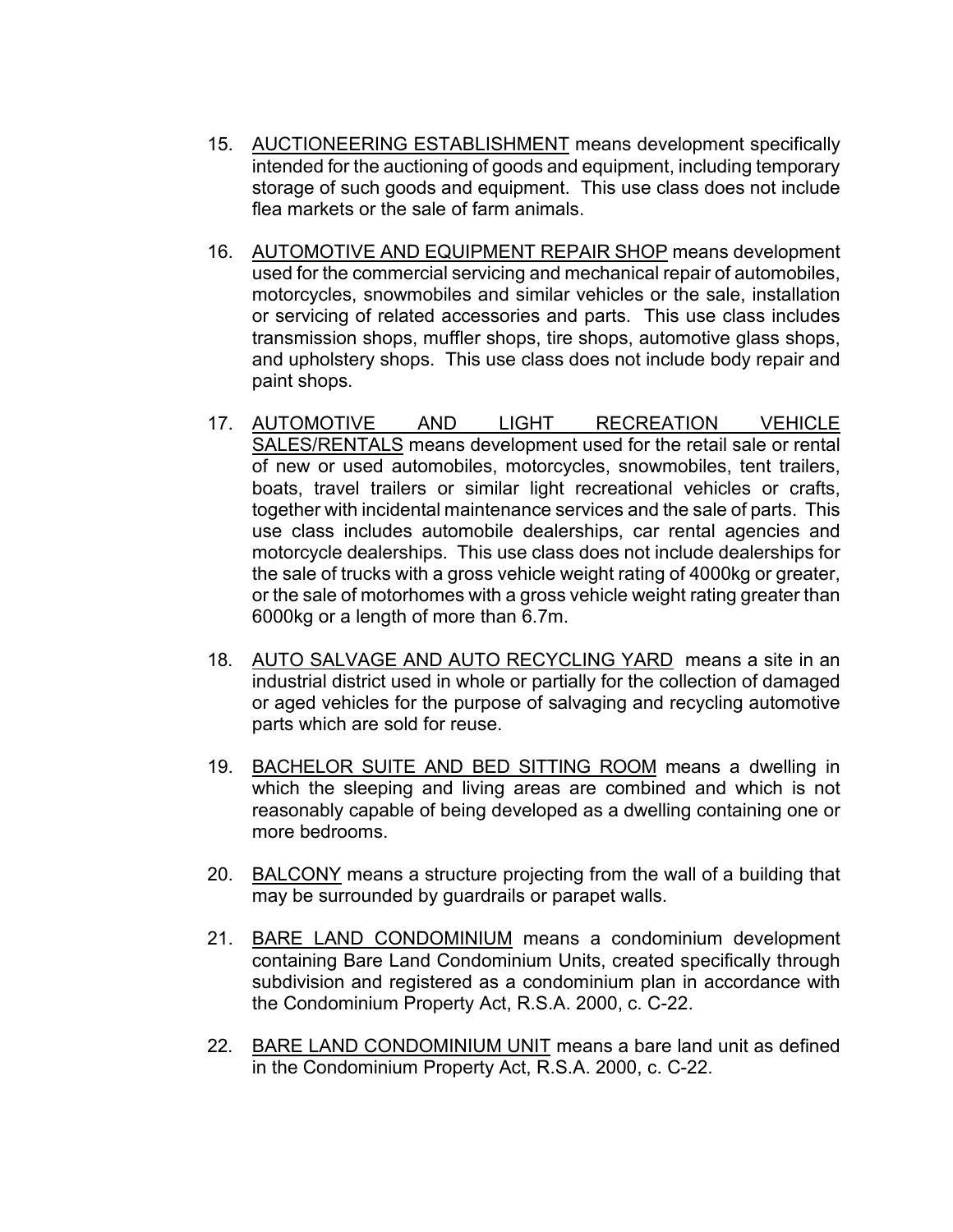- 23. BASEMENT means the portion of a building or structure, which is wholly or partially below grade, having above grade no more than 1.8m of its clear height, which lies below the finished level of the floor directly above.
- 24. BED AND BREAKFAST FACILITY means a major home based business where the primary occupant(s) of a residential building provide hospitality and sleeping accommodation along with the availability of meals to other persons for remuneration on a per night basis.
- 25. BLANK WALL means exterior walls containing no windows, doors or other similar openings.
- 26. BOARDING AND LODGING HOUSE means a development consisting of a building containing more than one (1) additional sleeping unit where lodging or sleeping accommodation with or without meals is provided for remuneration on a monthly basis and shared kitchens for the use of the residents. This use class does not include group homes.
- 27. BOOTH MARKET means development used for the sale of new or used goods by multiple vendors renting tables or space in an enclosed building or in outdoor space. Typical uses include farmers markets, flea markets, trade shows, sidewalk sales and fairs.
- 28. BROADCASTING AND MOTION PICTURE STUDIO means development used for the production or broadcasting of audio and visual programming typically associated with radio stations, television stations and motion picture studios.
- 29. BUILDING means anything constructed or placed on, in, over, or under land but does not include a highway, or public roadway or bridge forming part of a highway or public roadway, or any utility installation.
- 30. BUILDING PERMIT means a building permit issued pursuant to the building permit bylaw authorizing construction.
- 31. BUILDING SEPARATION means open space around dwellings separating them from adjacent buildings or activities, and providing daylight, ventilation, and privacy. Separation space is not a yard.
- 32. BUSINESS SUPPORT SERVICE means development used to provide support services to businesses which are characterized by one (1) or more of the following features: the use of mechanical equipment for printing, duplicating, binding or photographic processing; the provision of office maintenance or custodial services; the provision of office security; and the sale, rental, repair or servicing of office equipment,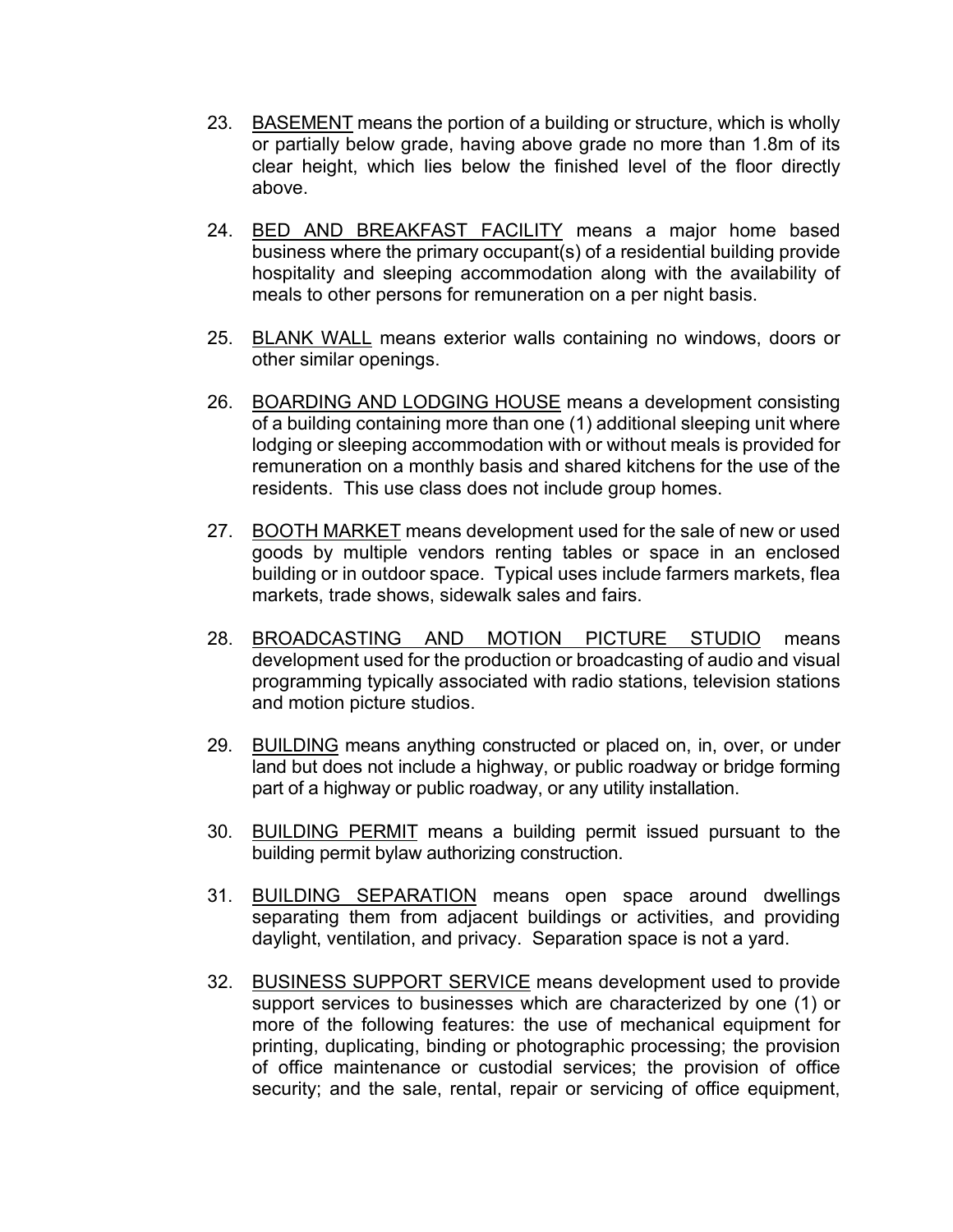furniture and machines. Typical uses include printing establishments, film processing establishments, janitorial firms and office equipment sales and repair establishments.

- 33. CALLIPER means the trunk diameter of a tree measured at a point 300.0mm above the top of the root ball.
- 34. CANNABIS means cannabis plant, fresh cannabis, dried cannabis, cannabis oil and cannabis plant seeds and any other substance defined as cannabis in the Cannabis Act (Canada) and its regulations, as amended from time to time.
- 35. CANNABIS RETAIL means a development used for the retail sale of non-medical cannabis that is authorized by provincial or federal legislation and licensed by the Province of Alberta. This use does not include Cannabis Production Facilities.
- 36. CANOPY means a projection extending from the outside wall of a building normally for the purpose of shielding a part of the building from the elements.
- 37. CARNIVAL means temporary development providing a variety of shows, games and amusement rides, for a period of less than seven (7) days, in which the patrons take part.
- 38. CARPORT means a roofed structure used for storing or parking of not more than two (2) private vehicles and which has not less than 40% of its total perimeter open and unobstructed. The structure must be attached to the primary residence.
- 39. CASINO AND OTHER GAMING ESTABLISHMENTS means development providing facilities for patrons to participate in gaming opportunities as the principal use. Typical uses include bingo halls and casinos. This use class does not include major and minor amusement establishments or other use classes where a bingo or casino occurs on an infrequent basis as an accessory use to another principal use.
- 40. CEMETERY means development of a parcel of land primarily as landscaped open space for the entombment of the deceased, and may include the following accessory developments: crematories. include the following accessory developments: crematories, cinerariums, columbariums, and mausoleums. Typical uses in this class include memorial parks, burial grounds and gardens of remembrance.
- 41. CHILD CARE SERVICE means development intended to provide care, educational activities and supervision for groups of seven or more children under 16 (sixteen) years of age during the day or evening, but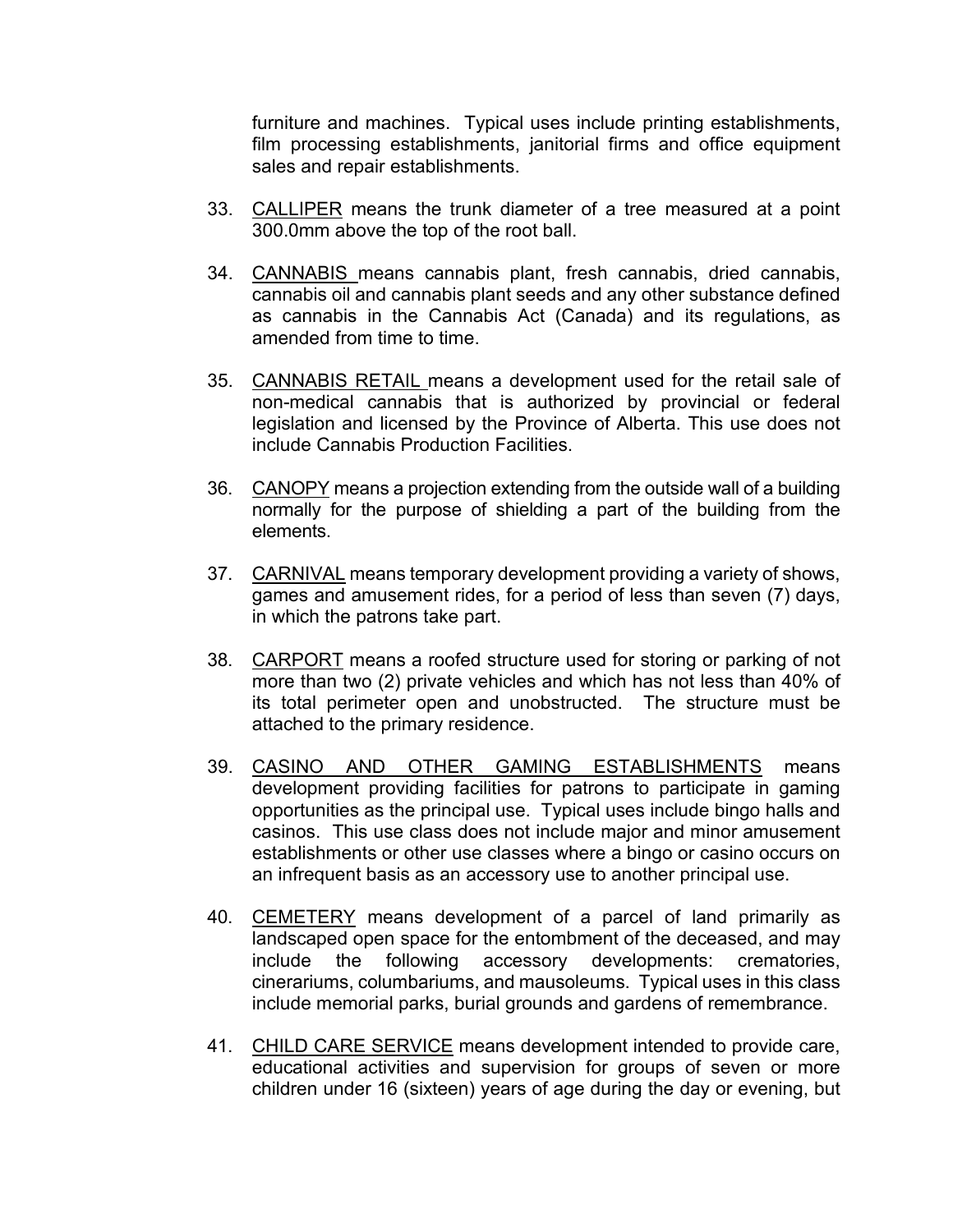does not include overnight accommodation, and is intended to be operated for at least 12 (twelve) consecutive weeks each year. This use class includes daycare centres, out-of-school care centres, drop-in centres and nursery schools and does not include day home operations.

- 42. CITY means the Municipal Corporation of the City of Wetaskiwin.
- 43. COMMERCIAL SCHOOL means development used for training and instruction in a specific trade, skill or service for the financial gain of the individual or company owning the school. This use class does not include schools defined as public education. Typical uses include secretarial, business, hairdressing, beauty culture, dancing or music schools.
- 44. COMMUNITY RECREATION SERVICE means development for recreational, social or multi-purpose use without fixed seats and an occupancy capacity of less than five hundred (500) persons, primarily intended for local community purposes. Typical uses include community halls, community centres, and community league buildings.
- 45. COMPLIANCE CERTIFICATE means a document which may be issued by a Development Officer, upon request and upon payment of the required fees, indicating that a building(s) located on a site is (are) located in accordance with the yard regulations of this bylaw and the yards specified in development permits which may have been issued for the site. A Compliance Certificate shall not operate as a development permit nor shall it approve any variance to the yard regulations of this bylaw not previously approved.
- 46. CONTRACTOR SERVICE means development used for the provision of building construction, landscaping, concrete, electrical, excavation, drilling, heating, plumbing, paving, road construction, sewer or similar services of a construction nature which require on-site storage space for materials, construction equipment or vehicles normally associated with the contractor service.
- 47. CONVENIENCE RETAIL STORE means development used for the retail sale of those goods required by area residents or employees on a day to day basis. Typical uses include small food stores, drug stores, and variety stores selling confectionery, tobacco, groceries, beverages, pharmaceutical and personal care items, hardware or printed matter. This use does not include fuel sales or vehicle oriented uses.
- 48. CONVENIENCE VEHICLE RENTAL means development used for the rental of new or used automobiles and light trucks with a gross vehicle weight rating of 4000kg or less. This use class includes those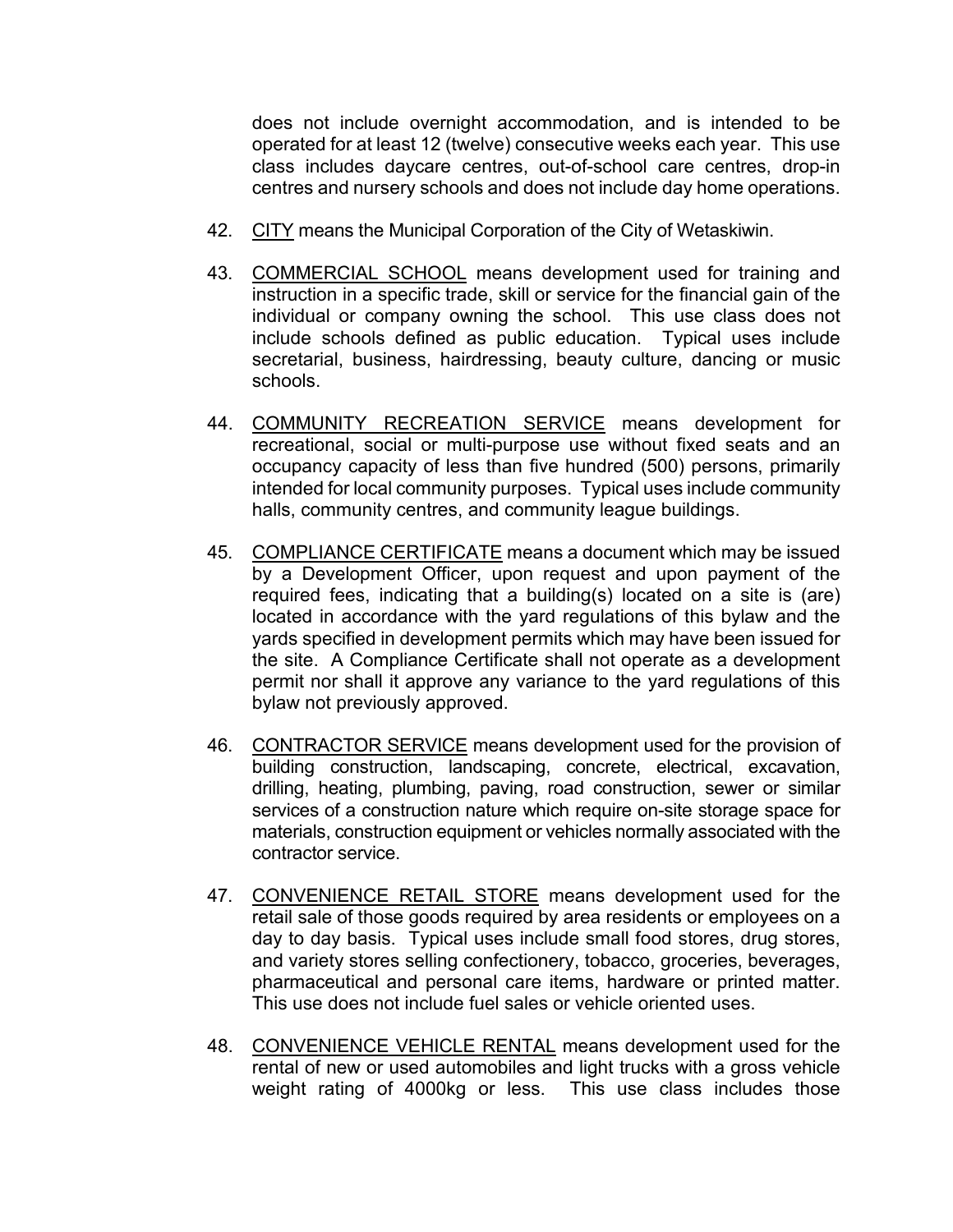establishments which are not strictly office in nature, but include, as an integral part of the operation, minor vehicle servicing, storing, fuelling or car washing facilities. This use class does not include professional, financial and office support services, fleet services or establishments for the rental of trailers.

- 49. CONVENTIONALLY CONSTRUCTED OR CONVENTIONAL STICK BUILT means a building framed or constructed on site of conventional building materials in accordance with the Alberta Building Code.
- 50. CONVERSION means a change in use of land or a building or an act done in relation to land or a building that results, or is likely to result, in a change in the use of such land or building with or without involving major structural alterations.
- 51. CORNER LOT means:
	- a. a lot located at the intersection of two (2) public roadways, other than lanes; or
	- b. a lot located abutting a public roadway, other than a lane, which changes direction at any point where it abuts the lot;

provided that in both cases, the lot shall not be considered a corner lot where the contained angle formed by the intersection or change of direction is an angle of more than 135 degrees. In the case of a curved corner, the angle shall be determined by the lines tangent to the property line abutting the public roadways, provided the roadway is not a lane, at the point which is the extremity of that property line. In the case of a curved corner, the point which is the actual corner of the lot shall be that point on the property line abutting the public roadway, provided the roadway is not a lane, which is nearest to the point of intersection of the tangent lines.

- 52. COUNCIL means the Council of the Municipal Corporation of the City of Wetaskiwin.
- 53. CURB CUT means the cutting or lowering of a curb, sidewalk or boulevard, or any of them, to provide a driveway for vehicular and pedestrian access to a site.
- 54. DAY HOME OPERATION means a major home based business that provides a child care program in the private residence of the operator for up to 6 (six) children which may include infants, preschool children, kindergarten children and school-aged children.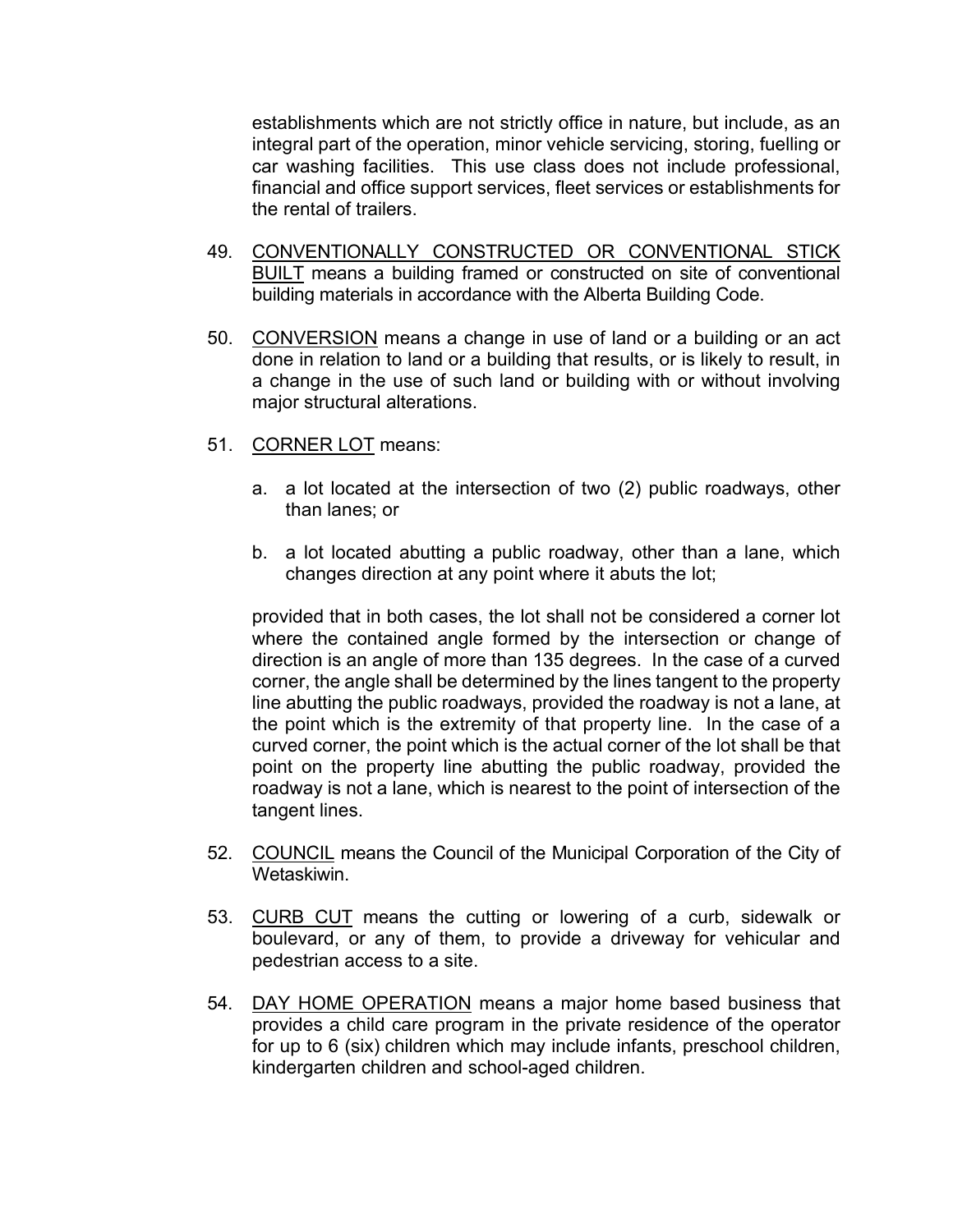- 55. DECK means a horizontal structure that is either attached to, or separate from a building, is greater than 0.2m above grade to the walking surface, and is intended as an outdoor amenity area. Similar structures of less than 0.2m above grade are deemed to be hard landscaping.
- 56. DENSITY means, when used in reference to residential and residentialrelated development, the number of dwellings on a site expressed as dwellings per hectare.
- 57. DETACHED GARAGE means an accessory building, not connected to the building, intended for the storage of vehicles or property for the dwelling occupants.
- 58. DEVELOPMENT means:
	- a. an excavation or stockpile and the creation of either of them;
	- b. a building or an addition to or replacement or repair of a building and construction or placing of any of them in, on, over or under land;
	- c. a change of use of land or a building or an act done in relation to land or a building that results in or is likely to result in a change in the use of the land or building; or
	- d. a change in the intensity of use of land or a building or an act done in relation to land or a building that results in or is likely to result in a change in the intensity of use of the land or building.
- 59. DEVELOPMENT AUTHORITY means a development authority established pursuant to Bylaw 1352-96.
- 60. DEVELOPMENT PERMIT means a document that is issued under a Land Use Bylaw and authorizes a development.
- 61. **DISCRETIONARY USE** means those uses of land, buildings or structures for which permits may be issued only at the discretion of the Development Officer.
- 62. DOUBLE FRONTING SITE means a site which abuts two (2) public roadways, not including lanes as defined in the Highway Traffic Act.
- 63. DRIVE-IN FOOD SERVICE means development used as an eating establishment which offers a limited menu produced in a manner that allows rapid customer service and include one (1) or more of the following features: car attendant services; drive-through food pickup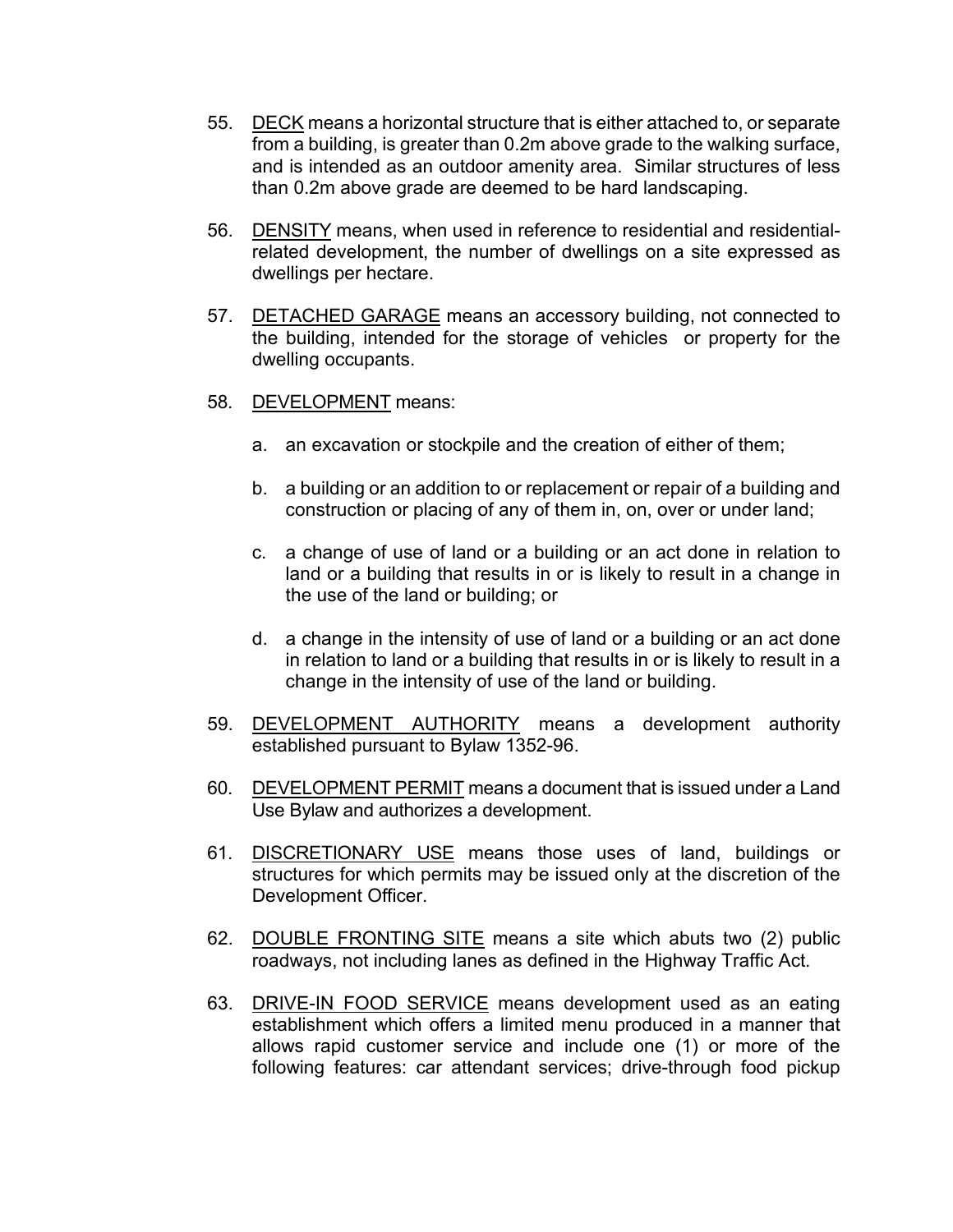services; or parking primarily intended for the on-site consumption of food within a motor vehicle.

- 64. DRIVE-IN SERVICE means an establishment which services customers travelling in motor vehicles driven onto the lot where such business is carried on, where normally the customer either remains in the vehicle for service, or parks his vehicle for a short period for the purpose of doing business at the premises.
- 65. DUPLEX HOUSING means a single building on a single lot containing two (2) dwelling units, both entirely above finished grade, and each having a separate direct entrance from the exterior.
- 66. DWELLING means development that consists of a building, or portion(s) thereof, containing one (1) or more dwelling units, used or intended to be used, for residential purposes.
- 67. DWELLING UNIT means a complete building or self-contained portion of a building intended for the domestic use of one (1) or more individuals living as a single housekeeping unit with cooking, eating, living, sleeping and sanitary facilities.
- 68. EATING AND/OR DRINKING ESTABLISHMENT means development where prepared food and alcoholic or non-alcoholic beverages are offered for sale to the public.
- 69. EQUIPMENT RENTAL means development used for the rental of tools, appliances, recreation craft, office machines, furniture, light construction equipment, or similar items. This use class does not include the rental of motor vehicles or industrial equipment.
- 70. ENCLOSED FRONT PORCH means an entrance structure typically located at the front or side of a dwelling at the ground floor entry level, consisting of a roof and floor, where solid walls or windows have enclosed the front and sides of the structure.
- 71. **ENVIRONMENTAL RESERVE** means the land designated as environmental reserve by a subdivision authority or a municipality.
- 72. ESSENTIAL UTILITY SERVICE means development which is part of the infrastructure of a principal utility, pumping stations, electrical power transformers, underground water reservoirs and wells. Typical uses include regulating stations.
- 73. EXHIBITION AND CONVENTION FACILITY means a development which is owned and managed by a public authority or non-profit agency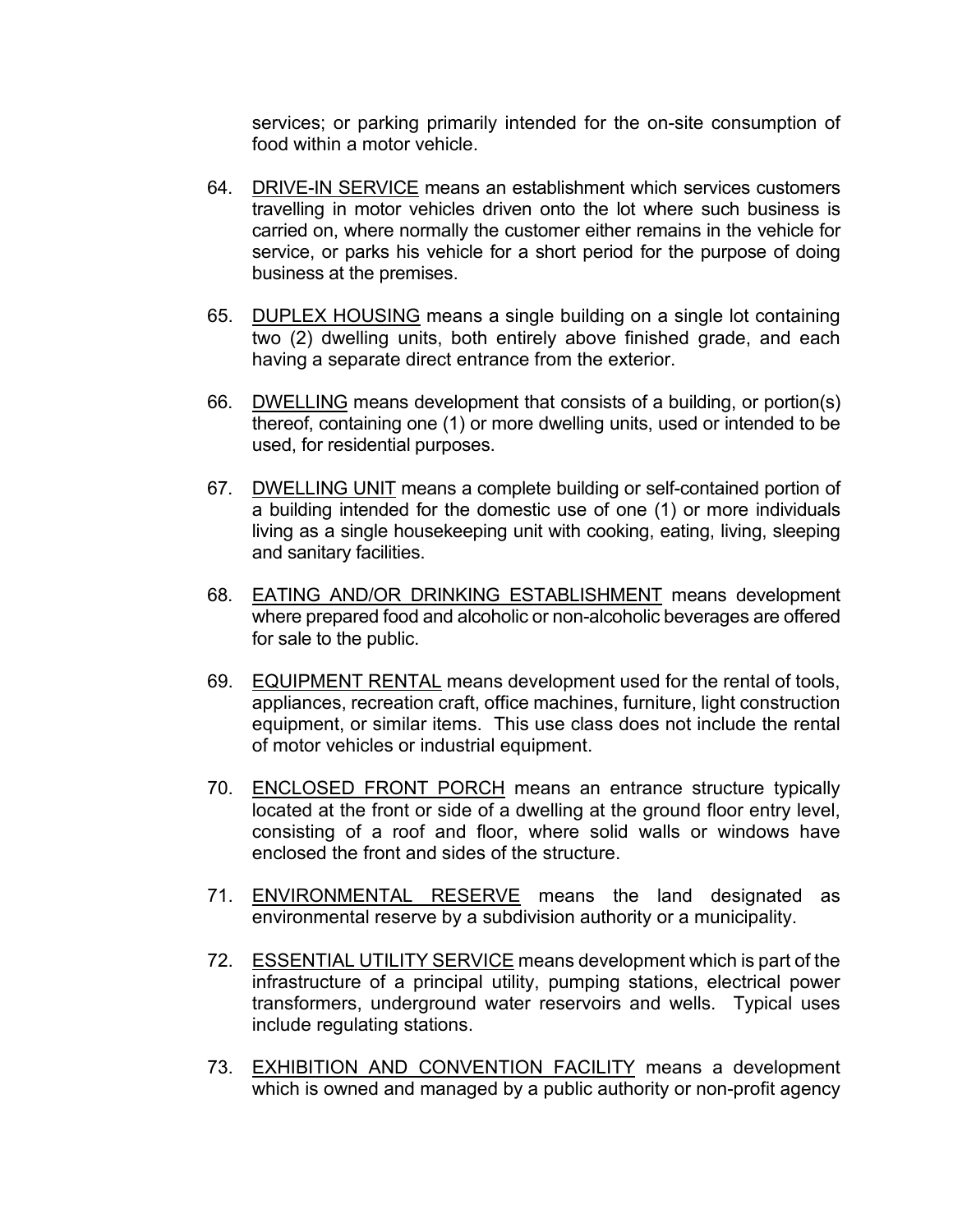and provides permanent facilities for meetings, seminars and conventions; product and trade fairs; circuses; and other exhibitions. Typical uses include exhibition grounds and convention centres.

- 74. EXTENDED MEDICAL TREATMENT SERVICE means development providing room, board, and surgical or other medical treatment for the sick, injured or infirm including out-patient services and accessory staff residences. Typical uses include hospitals, sanitariums, nursing homes, convalescent homes, isolation facilities, psychiatric hospitals, auxiliary hospitals, and detoxification centres.
- 75. FARM means development for the primary production of farm products such as dairy products, poultry products, cattle, hogs, sheep and other animals, wheat, oilseeds or other grains, and vegetables or other field crops. This does not include livestock operations.
- 76. FENCE means a vertical physical barrier constructed to prevent visual intrusion, sound abatement, or unauthorized access.
- 77. FIXED SIGN means a sign securely attached to the ground or a building.
- 78. FLEET SERVICE means development using a fleet of vehicles for the delivery of people, goods or services, where such vehicles are not available for sale or long term lease. This use class includes ambulance services, taxi services, bus lines, messenger and courier services. This use class does not include moving or cartage firms involving trucks with a gross vehicle weight of more than 3000kg.
- 79. FLOOR AREA means the area of the building or structure contained within the outside surface of the exterior walls, not including basement walls, provided that in the case of a wall containing a window, the glazing line of windows may be used.
- 80. FLOOR AREA RATIO means the numerical value of the floor area of the building or structure relative to the site upon which it is located, excluding:
	- a. basement areas used exclusively for storage or service to the building;
	- b. parking areas below grade;
	- c. walkways required by the Development Officer;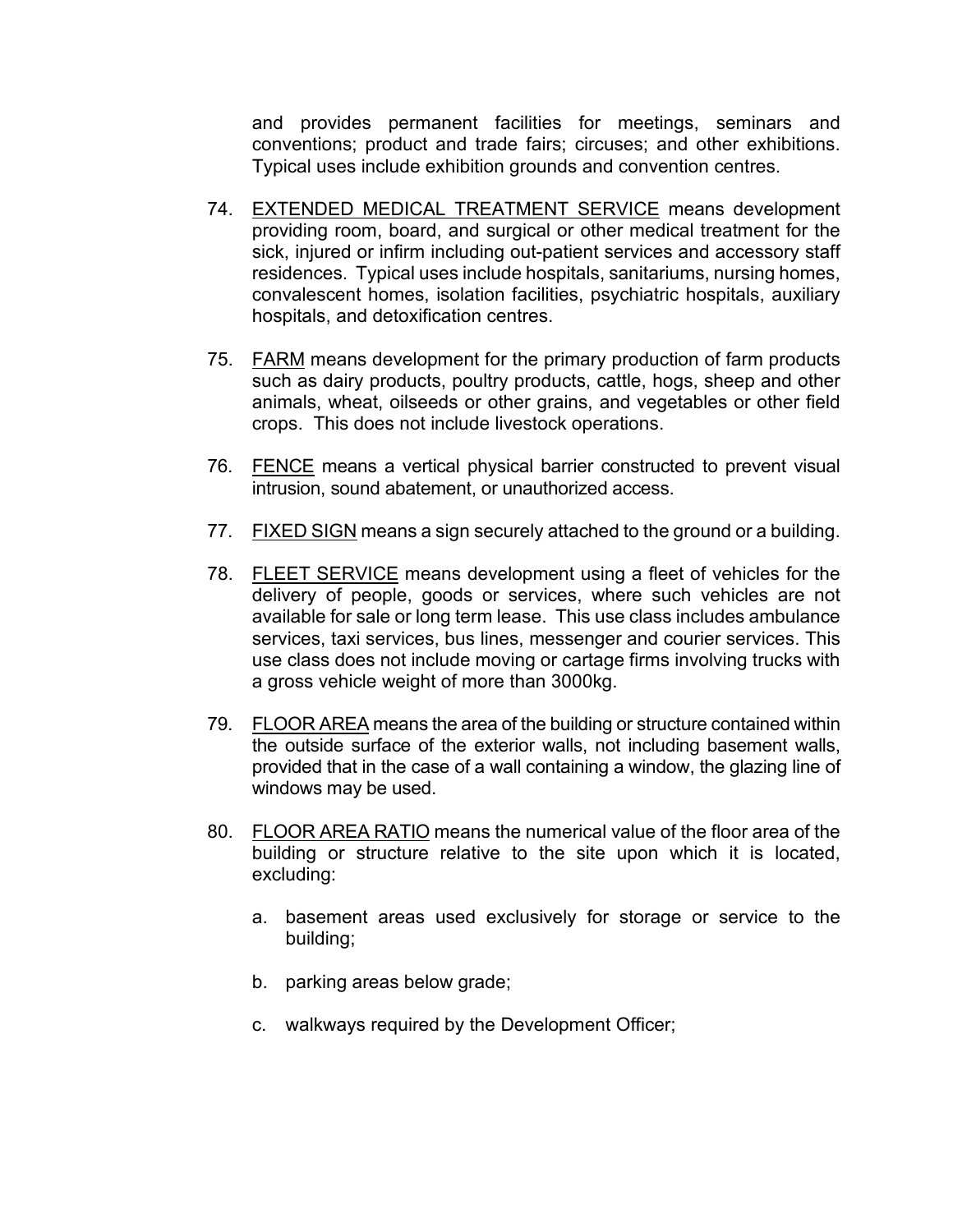- d. floor areas devoted exclusively to mechanical or electrical equipment servicing the development, divided by the area of the site; and
- e. flat roof areas used for decks.
- 81. FOSTER CARE means the provision of family-based care for children who cannot remain in their own family home due to child protection concerns or exceptional special needs. This definition does not include care in a facility that is owned, leased, rented or managed by a business, agency or non-profit society in the business of social care.
- 82. FOSTER HOME means a non-staffed home that provides foster care for more than three (3) children.
- 83. FOUNDATION means the supporting portion of a building that includes the footings and/or pilings.
- 84. FOURPLEX HOUSING means development consisting of a building containing four (4) dwellings that have either a separate primary entrance from the exterior of the building to each dwelling unit or an entrance to the suite from a common coridoor. This type of development shall be designed and constructed as four (4) dwellings at the time of initial construction of the building. This use class does not include secondary suites.
- 85. FRONTAGE means where used with reference to residential development, the lineal distance measured along the front lot line; and where used with reference to non-residential development, the length of the property line of any side of a separate development which is parallel to, and abuts, a public roadway, not including a lane, which is directly accessible from the development. The frontage of individual premises in a multiple occupancy development shall be considered as the total width of the bays occupied by that premises which have exposure parallel to any frontage of the multiple occupancy development.
- 86. FRONT LOT LINE means the property line separating a lot from an abutting public roadway other than a lane. In the case of a corner lot, the front line is the shorter of the property lines abutting a public roadway, other than a lane. In the case of a corner lot formed by a curved corner, the front lot line shall be the shorter of the two (2) segments of the property line lying between the point determined to be the actual corner and the two (2) points at the extremities of that property line.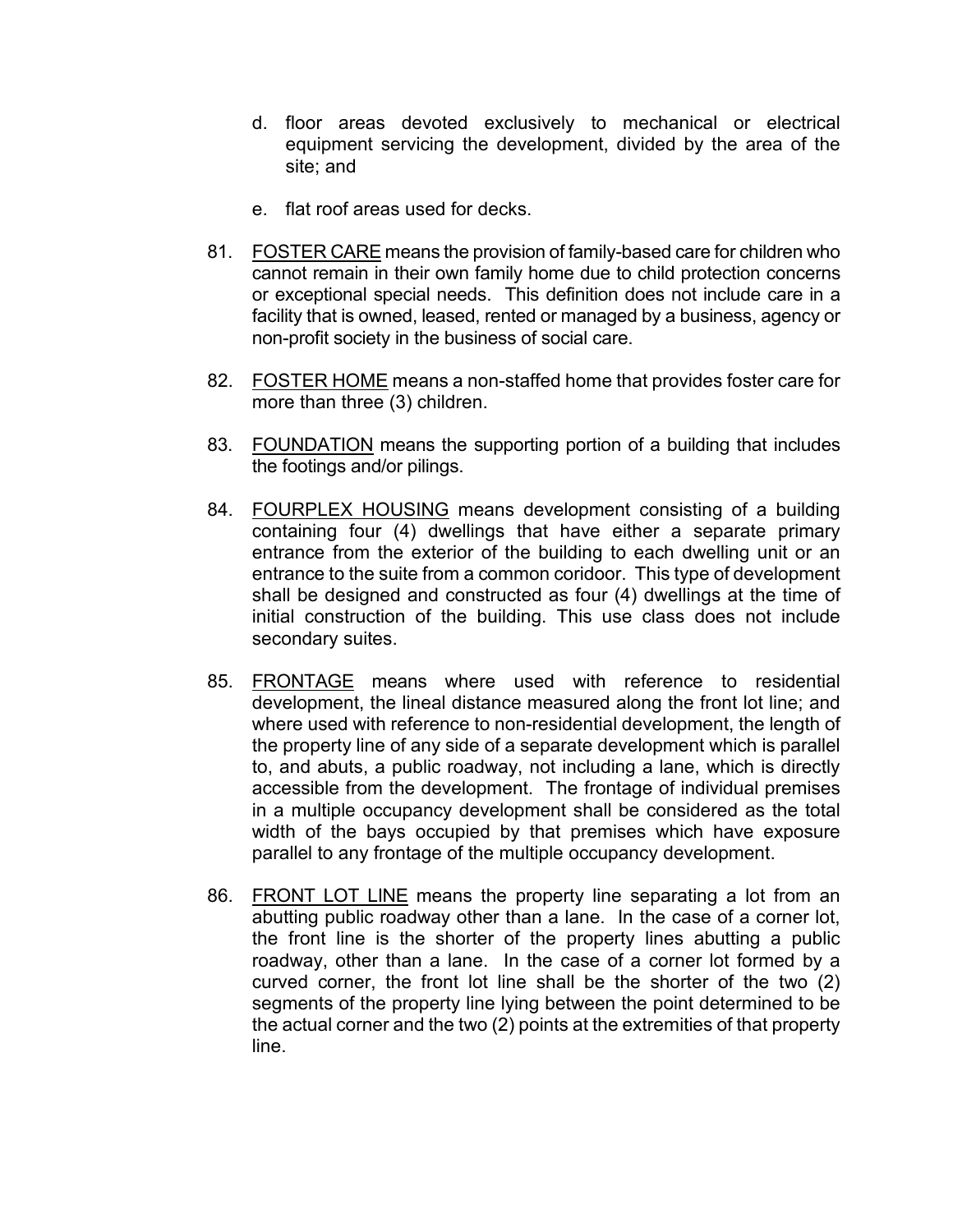- 87. FRONT YARD means the portion of a site abutting the front lot line extending across the full width of the site, situated between the front lot line and a line on the site parallel to it, at a specified distance from it, and measured at a right angle to it along its full length.
- 88. GAMING means playing electronic games, whether through consoles, computers, mobile phones or another medium altogether. Gaming is a nuanced term that suggests regular gameplay, possibly as a hobby.
- 89. GAMING ESTABLISHMENT means the use of a building or a portion thereof for the holding of bingo games, operating a casino, placement of video lottery terminals, or similar gambling or betting activities not intended as the principal use.
- 90. GARAGE means an accessory building, or part of a principal building designed and used primarily for the storage of motor vehicles.
- 91. GARAGE SUITE means development consisting of a self-contained dwelling located above a rear detached garage which is accessory to single detached housing. A garage suite has cooking, food preparation, sleeping and bathing facilities which are separate from those of the principal dwelling located on the lot. For the purpose of this clause, "cooking facilities" includes any stove, hotplate, oven, microwave oven, toaster oven or electric griddle, as well as any wiring or piping containing the energy or power source for such facilities. A garage suite has an entrance separate from the entrance to the rear detached garage, either from a common indoor landing or directly from the exterior of the structure. This use class does not include secondary suites.
- 92. GENERAL CONTRACTOR SERVICE means development used for the provision of building construction, landscaping, concrete, electrical, excavation, drilling, heating, plumbing, paving, road construction, sewer or similar services of a construction nature which require on-site storage space for materials, construction equipment or vehicles normally associated with the contractor service. Any sales, display, office or technical support service areas shall be accessory to the principal general contractor services use only. This use class does not include professional, financial and office support services.
- 93. GENERAL INDUSTRIAL USE means development used principally for one (1) or more of the following activities:
	- a. the processing of raw materials;
	- b. the manufacturing or assembling of semi-finished or finished goods, products or equipment;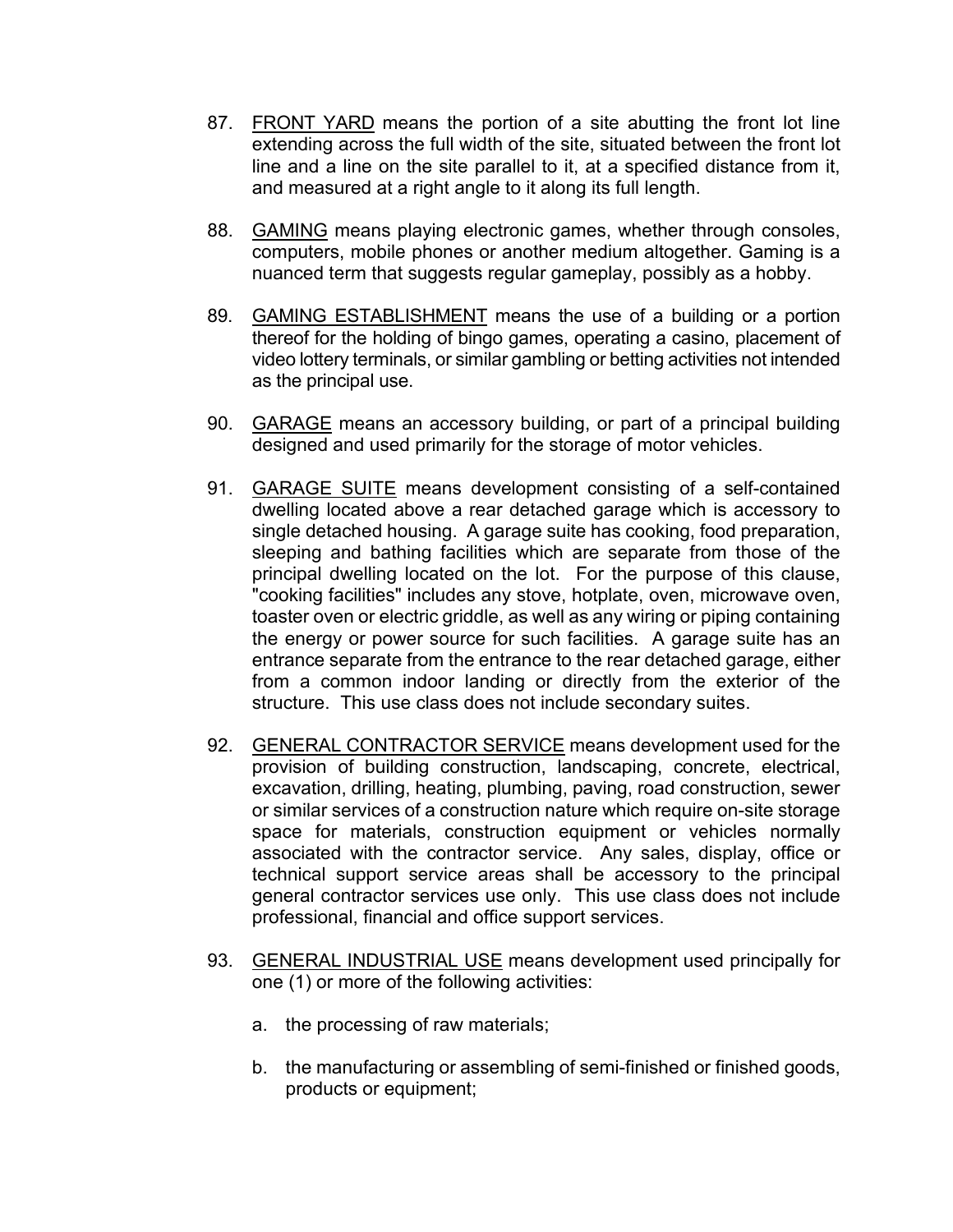- c. the cleaning, servicing, repairing or testing of materials, goods and equipment normally associated with industrial or commercial businesses or cleaning, servicing and repair operations to goods and equipment associated with personal or household use, where such operations have impacts that would make them incompatible in non-industrial zones;
- d. the storage or transshipping of materials, goods and equipment;
- e. the distribution and sale of materials, goods and equipment to institutions or industrial and commercial businesses for their direct use or to general retail stores or other sales use classes defined in this bylaw for resale to individual customers; or
- f. the training of personnel in general industrial operations.

Any indoor display, office, technical or administrative support areas or any retail sale operations shall be accessory to the general industrial use activities identified above. The floor area devoted to such accessory activities shall not exceed 33% of the total floor area of the building(s) devoted to the general industrial use, except that this restriction shall not apply where a significant portion of the industrial activity naturally and normally takes place out of doors. This use class includes vehicle body repair and paint shops. This use class does not include major impact utility services and minor impact utility services.

- 94. GENERAL RETAIL STORE means development used for the retail sale of groceries, beverages, household goods, furniture and appliances, hardware, printed matter, confectionery, tobacco, pharmaceutical and personal care items, automotive parts and accessories, video sales and rentals, office equipment, stationery and similar goods from within an enclosed building. Minor public services, such as postal services and film processing depots, are permitted within general retail stores. This use does not include other defined uses.
- 95. GOVERNMENT SERVICE means development providing municipal, provincial or federal government services directly to the public. This use class does not include protective and emergency services, minor or major impact utility services, and public education services. Typical uses include taxation offices, courthouses, postal distribution offices, manpower and employment offices, social service offices and airport terminals.
- 96. GRADE means a geodetic elevation from which the height of a structure is measured.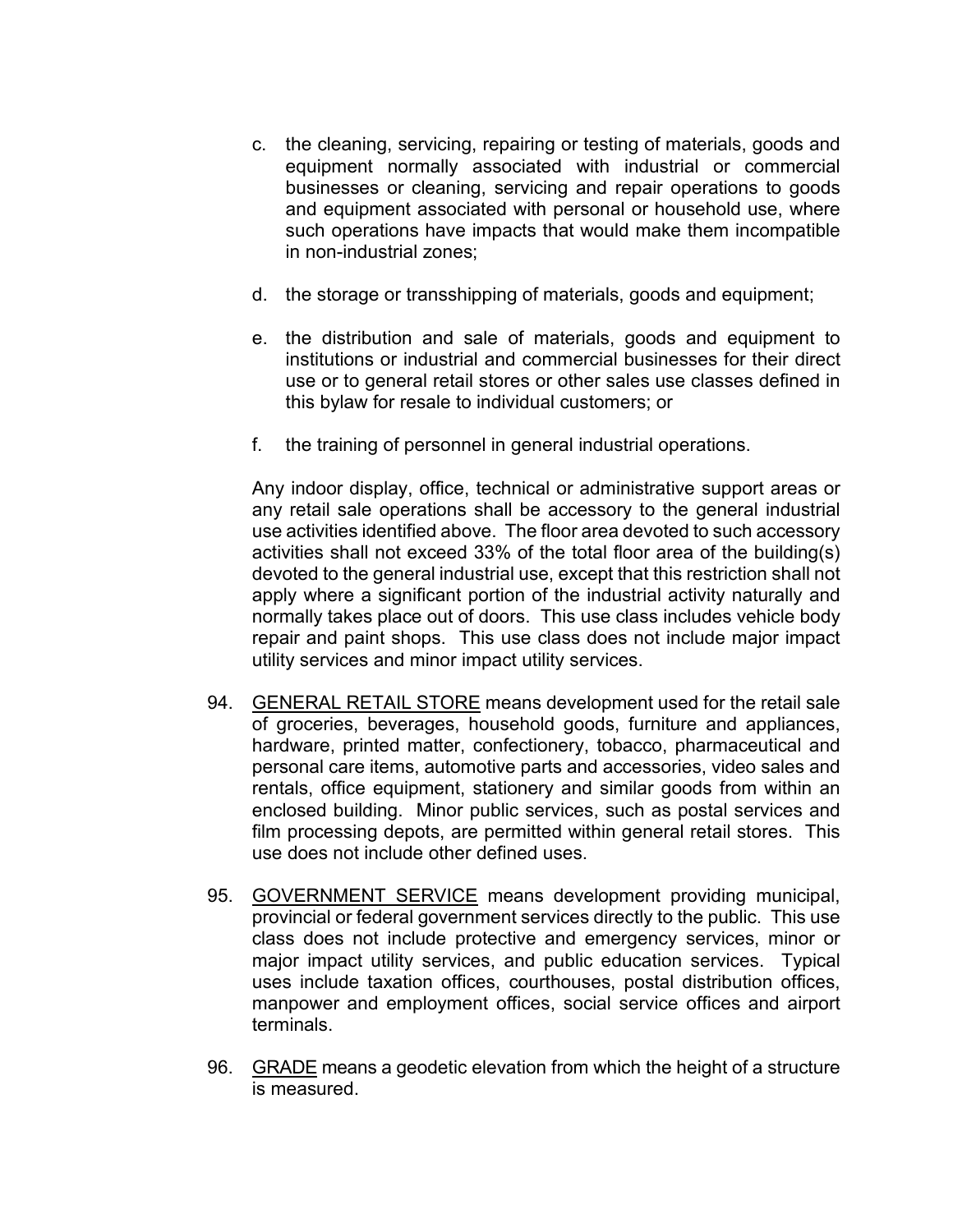- 97. GREENHOUSE AND PLANT NURSERY means development used primarily for the raising, storage, basic processing and sale of fruits and vegetables, bedding, edible, household and ornamental plants. This use includes the retail sales of landscaping materials.
- 98. GROUND SIGN means a sign placed on a berm or flat on the ground, in flower beds, etc.
- 99. GROUP HOME means a staffed residential care facility that is authorized, licensed or certified by a public authority to provide care and\or supervision to more than four (4) and less than nine (9) residents, exclusive of staff. This use class does not include those facilities defined as foster homes or limited foster homes and does not include extended medical treatment services such as alcohol and drug addiction treatment centers or crime rehabilitation treatment centers.
- 100. HALF STOREY means a storey under a gable, hip, or gambrel roof, the wall plates of which, on at least two (2) opposite walls, are not more than 0.66m above the floor of such storey.
- 101. HEALTH SERVICE means development used for the provision of physical and mental health services on an outpatient basis. Services may be of a preventative, diagnostic, treatment, therapeutic, rehabilitative or counselling nature. Typical uses include medical and dental offices, health clinics, counselling services. This use may also include consultations on the use of medical cannabis, providing prescriptions for medical cannabis and providing information on access to medical cannabis
- 102. HEIGHT means when used with reference to a building or structure, the vertical distance between the horizontal plane through grade and a horizontal plane through the highest point of the roof in the case of a building with a flat roof or a roof having a slope of less than 20 degrees.
- 103. HIGHER RISK INDUSTRIAL USE means uses that have the production, bulk storage or handling of materials in large quantities that have a higher risk of explosion or injuries to persons off site in an emergent situation. The uses include but are not limited to bulk fuel storage and handling facilities, bulk propane storage and handling facilities, anhydrous ammonia storage and handling facilities.
- 104. HIGH SIGN means a freestanding sign with advertising above an elevation of 3.0m.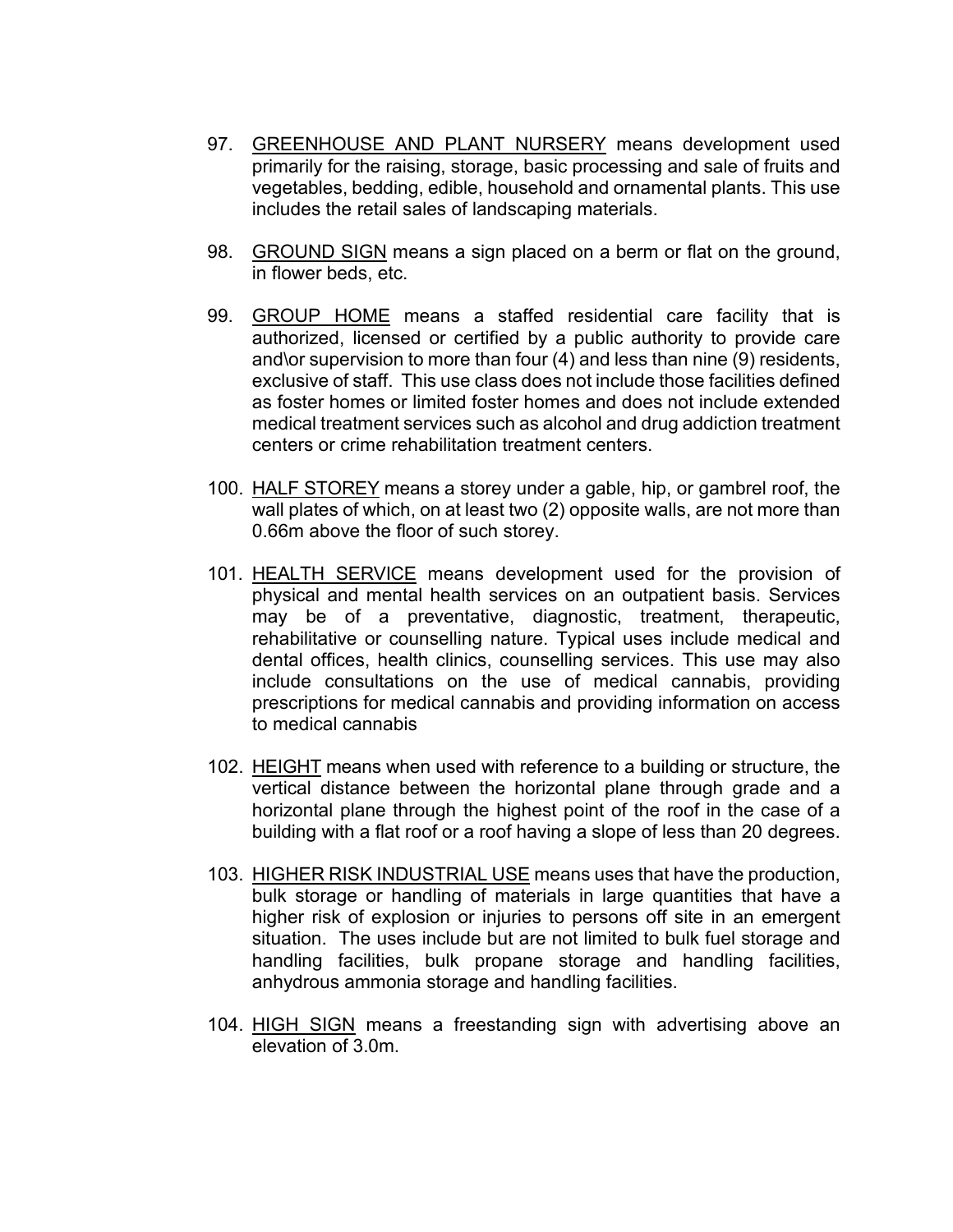- 105. HOME ADDRESS SIGN means a sign that is no larger than 0.7sq.m, which states only the municipal address and occupant names.
- 106. HOME OFFICE means a dedicated area located in a dwelling which has a phone and/or fax for a registered business entity but where there are no business clients, employees, products or deliveries.
- 107. HOTEL means development used for the provision of rooms or suites for temporary sleeping accommodation where the rooms have access from a common interior corridor. Hotels may include licensed restaurants, meeting rooms, personal services shops, and pubs and lounges. This use class does not include nightclubs or bars.
- 108. HOUSEHOLD REPAIR SERVICE means development used for the provision of repair services to goods, equipment and appliances normally found within the home. This use class includes radio, television and appliance repair shops, furniture refinishing and upholstery shops. This use class does not include personal service businesses.
- 109. INDOOR PARTICIPANT RECREATION SERVICE means development providing facilities within an enclosed building for sports and active recreation where patrons are predominantly participants and any spectators are incidental and attend on a non-recurring basis. Typical uses include athletic clubs, health and fitness clubs, curling, roller skating and hockey rinks, swimming pools, bowling alleys and racquet clubs.
- 110. INDUSTRIAL BUILDING means a building designed for use for any one (1) or more defined industrial uses and may contain accessory office space.
- 111. INTERMODAL CONTAINER means a standardized shipping container or similar over 6.1 m in length.
- 112. INTERMODAL CONTAINER STORAGE means Intermodal Container used for the storage of materials that will be placed on a site for a period of longer than ninety (90) days.
- 113. INSTITUTIONAL GROUP HOME means a staffed residential care facility that is authorized, licensed or certified by a public authority to provide care and/or supervision to more than eight (8) residents, exclusive of staff. This use class does not include extended medical treatment services, drug addiction or crime rehabilitation centers or senior citizen housing facilities.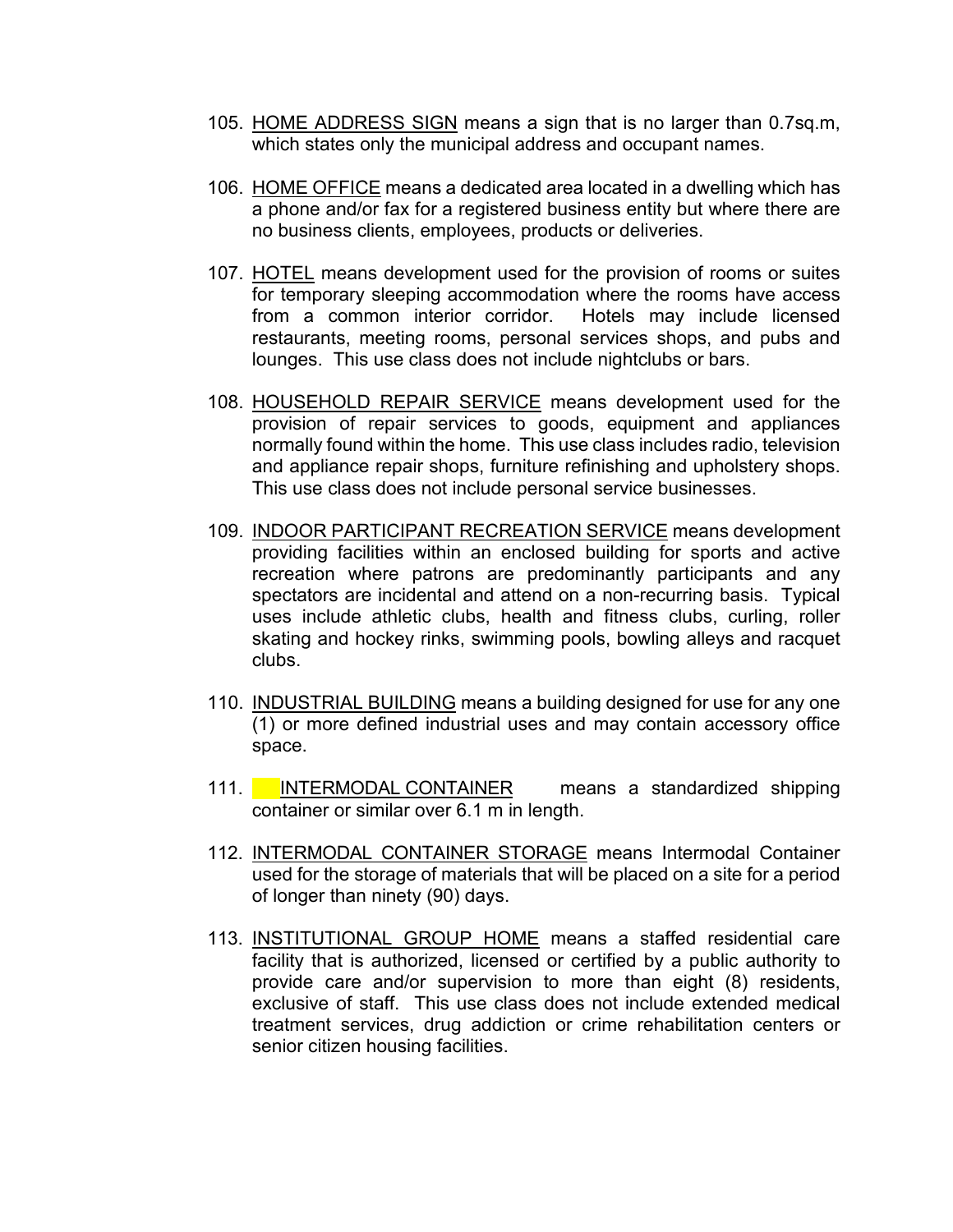- 114. LANDSCAPING means the preservation or modification of the natural features of a site through the placement or addition of any or a combination of the following:
	- a. soft landscaping elements such as trees, shrubs, plants, lawns and ornamental plantings;
	- b. decorative hard surfacing elements such as bricks, pavers, shale, crushed rock or other suitable materials, excluding monolithic concrete and asphalt, in the form of patios, walkways and paths; and
	- c. architectural elements such as decorative fencing, walls and sculpture.
- 115. LANE means a public roadway, which provides a secondary means of vehicular access to a lot.
- 116. LICENSED OUTDOOR PATIO means an extension of an enclosed outdoor area adjacent or adjoining to a restaurant with a Class A - liquor license.
- 117. LICENSED RESTAURANT means a restaurant with a Class A minors permitted liquor license, where alcohol can be served with meals. This use does not include pubs, lounges, bars and nightclubs, or licensed outdoor patios.
- 118. LIMITED CONTRACTOR SERVICE means development used for the provision of electrical, plumbing, heating, painting and similar contractor services primarily to individual households and the accessory sale of goods normally associated with the contractor services where all materials are kept within an enclosed building, and there are no accessory manufacturing activities or fleet storage of more than four vehicles.
- 119. LIMITED FOSTER HOME means a non-staffed home that provides foster care for less than four (4) children.
- 120. LIMITED GROUP HOME means a staffed residential care facility which is authorized, licensed or certified by a public authority to provide care and/or supervision of more than two (2) and less than five (5) residents, exclusive of staff. This use class does not include those facilities defined as foster homes or limited foster homes and does not include extended medical treatment services such as alcohol and drug addiction treatment centers or crime rehabilitation treatment centers.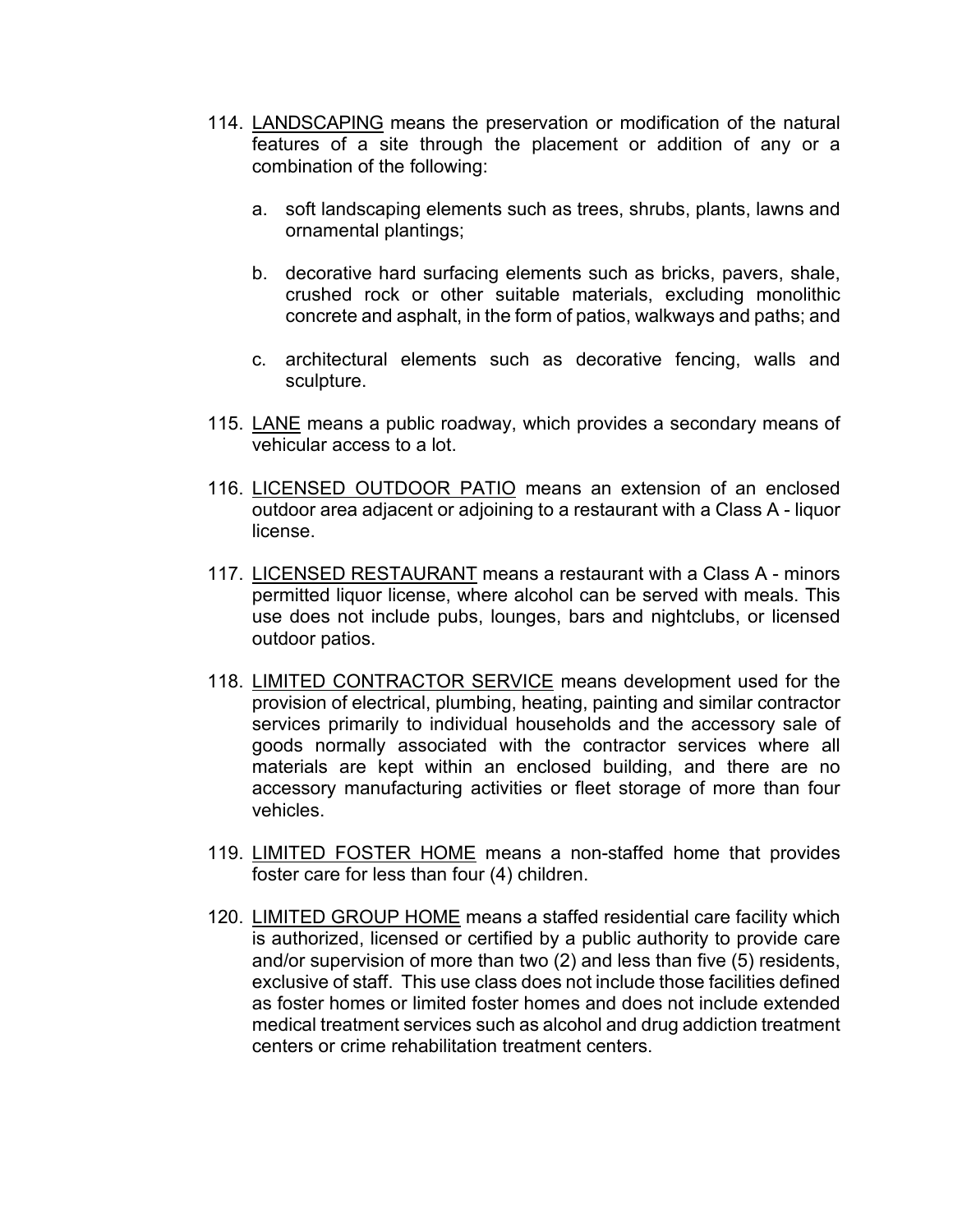- 121. LIQUOR STORE means development used for the retail sales of any and all types of alcoholic beverages to the public for consumption off the premises. This use class may include retail sales of related products such as soft drinks and snack foods.
- 122. LIVESTOCK means any horses, cattle, goats, sheep, swine, or poultry, fur bearing animals, bees, or any animal being kept, or kept for sale or for the use or sale of its flesh, hair, skin, feathers, or any other product.
- 123. LIVESTOCK OPERATION means development with an animal unit concentration of greater than forty-three (43) animal units per hectare and where this animal density exceeds a duration of ninety (90) consecutive days or more. This class use does not include provincially regulated confined feeding operations.
- 124. LOADING SPACE means an off-street space on the same lot as a building or group of buildings used to provide free access for vehicles to a loading door, platform or bay.
- 125. LOT means:
	- a. a quarter section;
	- b. a river lot shown on an official plan, as defined in the Surveys Act, that is filed or lodged in a land titles office;
	- c. a settlement lot shown on an official plan, as defined in the Surveys Act, that is filed or lodged in a land titles office;
	- d. a part of a parcel described in a certificate of title if the boundaries of the part are described in the certificate of title other than by reference to a legal subdivision; or
	- e. a part of a parcel described in a certificate of title if the boundaries of the part are described in a certificate of title by reference to a plan of subdivision.
- 126. LOT DEPTH means the minimum horizontal distance between the front and rear lot boundaries.
- 127. LOT WIDTH means the horizontal measurement between the side lot lines measured at a point 6.0m perpendicularly distant from the front boundary of the lot.
- 128. MAJOR AMUSEMENT ESTABLISHMENT means development providing facilities within any building, room or area having three or more table games or electronic games played by patrons for entertainment.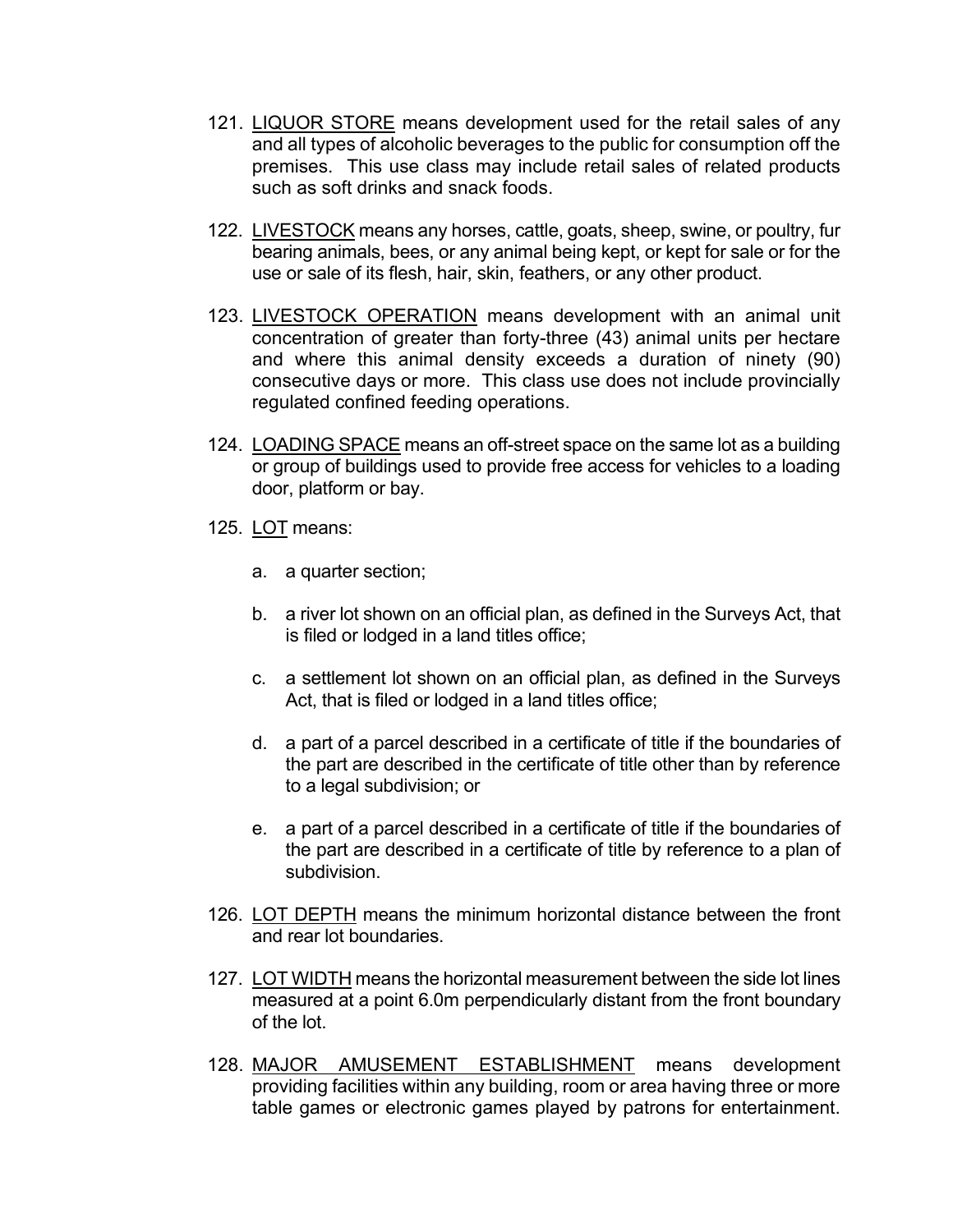This use class does not include carnivals, circuses, indoor participant recreation services, adult entertainment facilities, or casinos and other gaming establishments.

- 129. MAJOR HOME BASED BUSINESS means development consisting of the use of an approved dwelling or accessory building by a resident of that dwelling for one (1) or more businesses. Such businesses may generate more than one (1) business associated visit per day. The business use must be secondary to the residential use of the building and shall not change the residential character of the dwelling or accessory building with the execption of an approved sign. The dwelling may be used as a workplace by a non-resident. This use class includes bed and breakfast facilities but does not include general retail sales.
- 130. MAJOR IMPACT UTILITY SERVICE means development for public utility infrastructural purposes which are likely to have a major impact on the environment or adjacent uses by virtue of their potential emissions or effects, or their appearance. Typical uses include sanitary landfill sites, sewage treatment plants, sewage lagoons, sludge disposal beds, garbage transfer and compacting stations, power generating stations, cooling plants, district heating plants, incinerators and waste recycling plants.
- 131. MANUFACTURED HOME means development consisting of transportable single detached housing which is suitable for permanent occupancy, designed to be transported on its own wheels, and which is, upon its arrival at the site where it is to be located, ready for occupancy except for incidental building operations such as placement on foundation supports and connection to utilities.
- 132. MANUFACTURED HOME SITE means the space allotted for the installation of one manufactured home in any manufactured home community or manufactured home subdivision.
- 133. MANUFACTURED HOME COMMUNITY means a parcel of land under one title, which has been divided, into manufactured home sites.
- 134. MEDICAL CANNABIS means a substance used for medical purposes authorized by a license issued under the federal government's Access to Cannabis for Medical Purposes Regulation or any subsequent legislation which may be enacted in substitution.
- 135. MEDICAL MARIJUANA PRODUCTION FACILITY means a use where medical marihuana is grown, processed, packaged, tested, destroyed, stored or loaded for shipping where a license for all activities associated with medical marihuana production has been issued by Health Canada.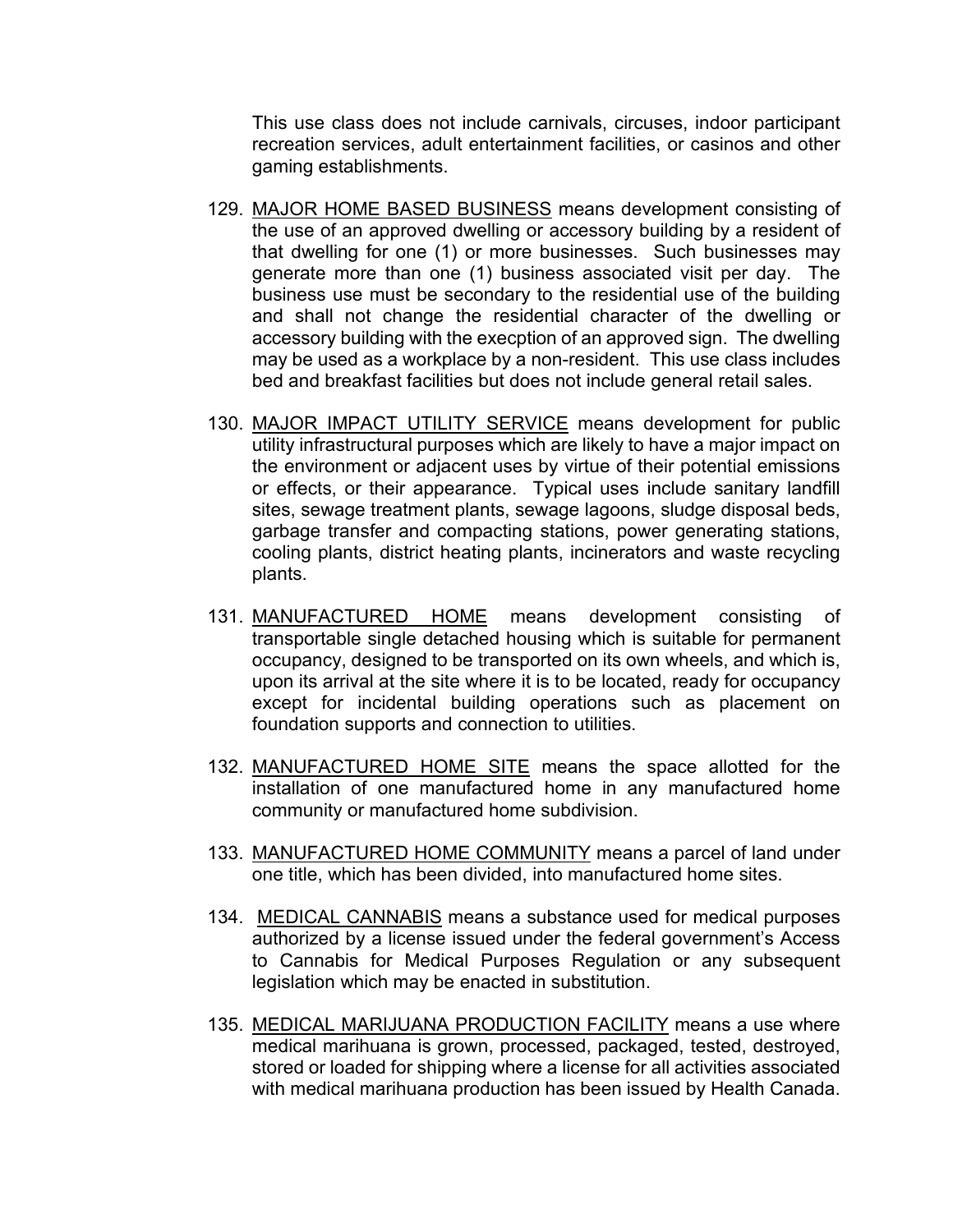- 136. MINI STORAGE FACILITY means a secure site containing building(s) constructed and used for the rental of bays for rental to persons or business for storage of private goods. The site may also contain indoor or outdoor allotted rental spaces to be used for the storage of vehicles and Recreational Vehicles, security offices and security suites.
- 137. MINOR AMUSEMENT ESTABLISHMENT means development providing facilities within any building, room or area having two (2) or less table games or electronic games played by patrons for entertainment. This use class does not include carnivals, circuses, indoor participant recreation services, or casino and other gaming establishments.
- 138. MINOR HOME BASED BUSINESS means development consisting of the use of an approved dwelling within a residential building by a resident of that dwelling for one (1) or more businesses. Such businesses shall not require more than one (1) business associated visit per day at the dwelling. The business use must be secondary to the residential use of the building and no aspects of the business operations shall be detectable from outside the property other than an approved sign. The dwelling shall not be used as a workplace for non-resident employees of the business. This use class does not include general retail sales.
- 139. MINOR IMPACT UTILITY SERVICE means development for public utility infrastructural purposes which is likely to have some impact on the environment or adjacent land uses by virtue of its appearance, noise, size, traffic generation or operational characteristics. Typical uses in this use class include vehicle, equipment and material storage yards for utilities and services; telephone exchanges; wire centres; switching centres; snow dumping sites; light rail transit stations; transit bus terminals, depots and transfer facilities; surface reservoirs or storm water lakes; water towers; hydrospheres; water treatment plants; power terminal and distributing substations; communication towers and gate stations for natural gas distribution.
- 140. MIXED USE RESIDENTIAL SUITE means residential suites within a commercial building that do not occupy the primary commercial space of the building.
- 141. MOBILE CATERING FOOD SERVICE means development using a fleet of three (3) or more vehicles for the delivery and sale of food to the public.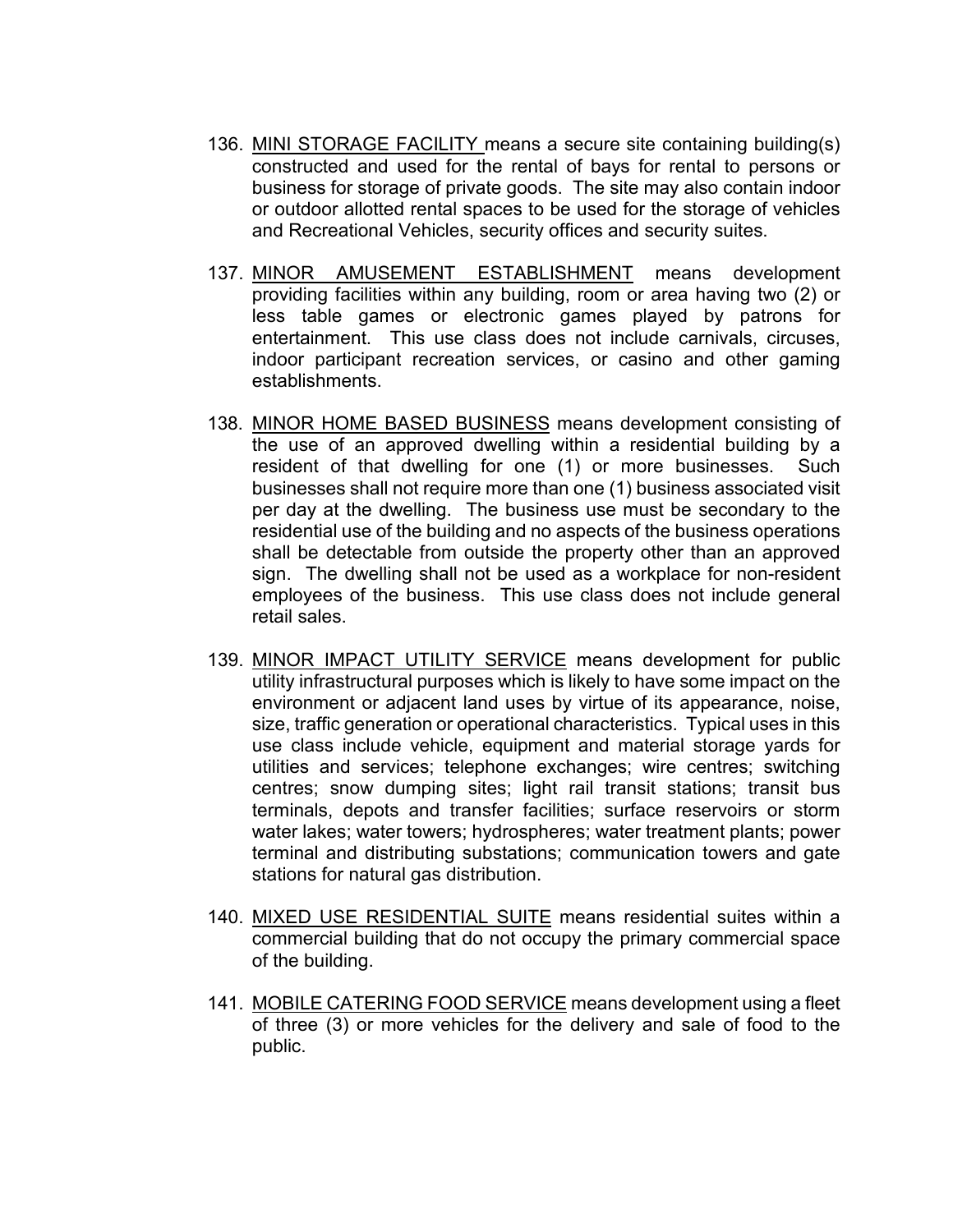- 142. MODULAR HOUSING means a dwelling unit manufactured off-site in a factory and placed onto a permanent foundation on-site or more complete dwelling units for year-round occupancy.
- 143. MOTEL means development used for the provision of rooms or suites for temporary lodging or light housekeeping, where each room or suite has its own exterior access. Motels may include licensed restaurants, meeting rooms, personal services shops, and pubs and lounges.
- 144. MULTI-TENANT COMMERCIAL BUILDING means a building designed and constructed in accordance with appropriate codes to accommodate multiple commercial tenants and \or uses with in the same building. Approval for the classification does not include approval for the specific uses. This classification may include spaces designed mixed-use residential suites provided all regulations are met.
- 145. MUNICIPAL RESERVE means the land designated as municipal and school reserve.
- 146. NATURAL RESOURCE DEVELOPMENT means development for the onsite removal, extraction, and primary processing of raw materials found on or under the site, or accessible from the site. Typical uses include gravel pits, sandpits, clay pits, oil and gas wells, coal mining, and stripping of topsoil, but this does not include the processing of raw materials transported to the site.
- 147. NATURAL SCIENCE EXHIBIT means development for the preservation, confinement, exhibition or viewing of plants, animals and other objects in nature. Typical uses include zoos, botanical gardens, arboreta, planetarium, aviaries and aquaria.
- 148. NIGHTCLUBS AND BARS means a building with a Class A minors prohibited liquor licence, with an occupant load of greater than forty-nine (49) persons, where the primary purpose of the facility is the sale of alcoholic beverages to the public, for consumption within the premises or off-site sales with a Class D liquor license. Major or minor amusement establishments are a permitted accessory use. This use does not include pubs and lounges, licensed outdoor patios, or adult entertainment facilities. This facility may include licensed electronic gaming devices.
- 149. NON-COMMERCIAL FARM means development for small-scale, noncommercial agricultural pursuits ancillary to rural residential uses. This use class shall be developed so that it shall not unduly interfere with the general enjoyment of adjacent property. Animals shall be kept for the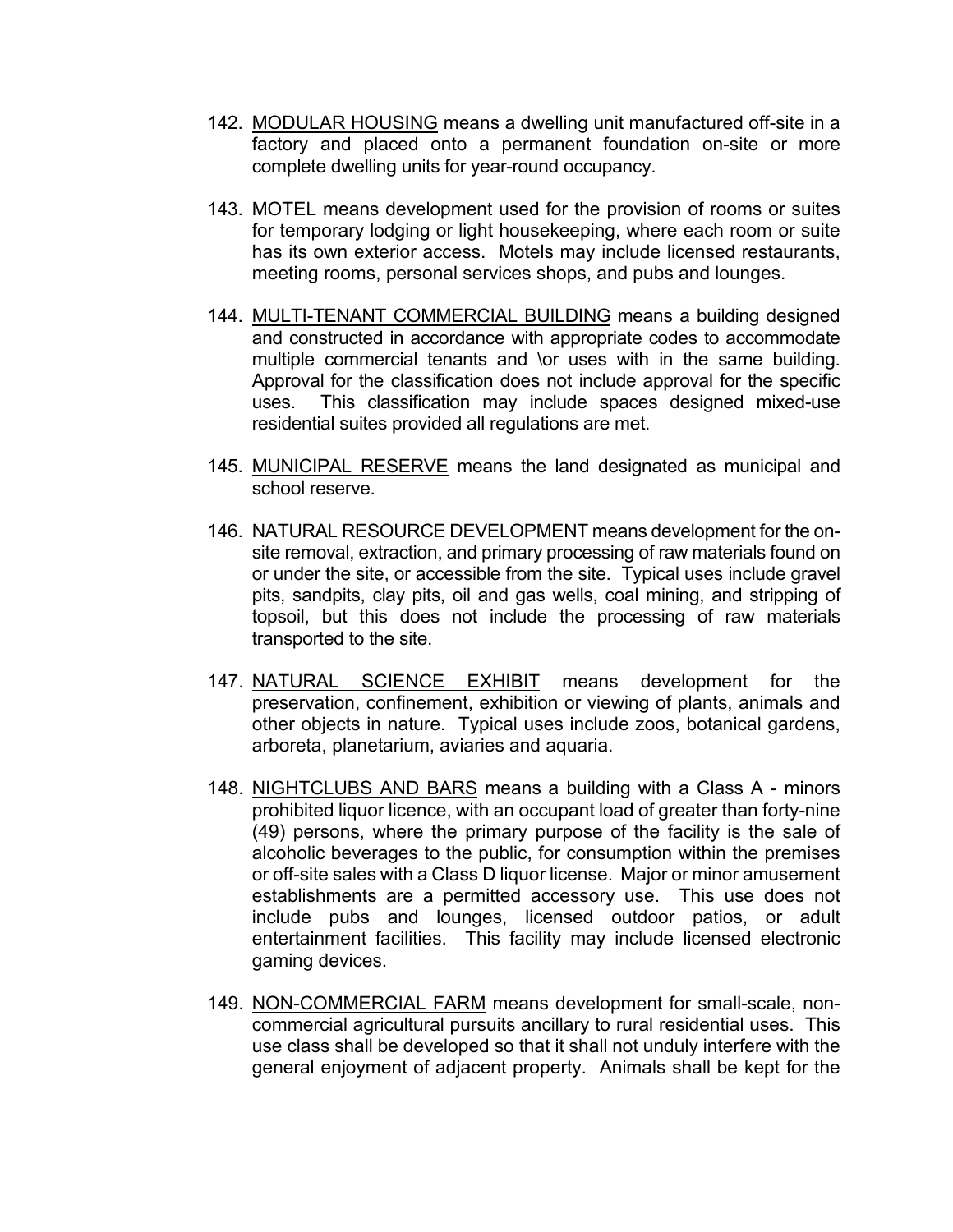use or enjoyment of the householder only. This use class does not include livestock operations.

- 150. NON-CONFORMING BUILDING means a building:
	- a. that is lawfully constructed or lawfully under construction at the date a Land Use Bylaw affecting the building or the land on which the building is situated becomes effective, and
	- b. that on the date this Land Use Bylaw becomes effective does not, or in the case of a building under construction will not, comply with the Land Use Bylaw.
- 151. NON-CONFORMING USE means a lawful specific use:
	- a. being made of land or a building or intended to be made of a building lawfully under construction, at the date this Land Use Bylaw or any amendment thereof affecting the land or building becomes effective, and
	- b. that on the date this Land Use Bylaw or any amendment thereof becomes effective does not, or in the case of a building under construction will not, comply with this Land Use Bylaw.
- 152. NON-FIXED SIGN means any sign that is not a fixed sign.
- 153. NUDITY OR SEMI-NUDITY means a state of undress so as to expose the breasts of females or the genital area or buttocks of males or females.
- 154. OFF-SITE ADVERTISING means the advertising of a business, commodity, service or entertainment that is conducted, sold or offered elsewhere other than the site on which the sign is located.
- 155. OUTDOOR AMUSEMENT ESTABLISHMENT means permanent development providing facilities for entertainment and amusement activities which primarily take place out-of-doors, where patrons are primarily participants. This use class does not include carnivals or circuses. Typical uses include amusement parks, go-cart tracks and miniature golf establishments.
- 156. OUTDOOR PARTICIPANT RECREATION SERVICE means development providing facilities which are available to the public at large for sports and active recreation conducted outdoors. This use class does not include community recreation services, spectator sports establishments and outdoor amusement establishments. Typical uses include golf courses, driving ranges, ski hills, ski jumps, sports fields,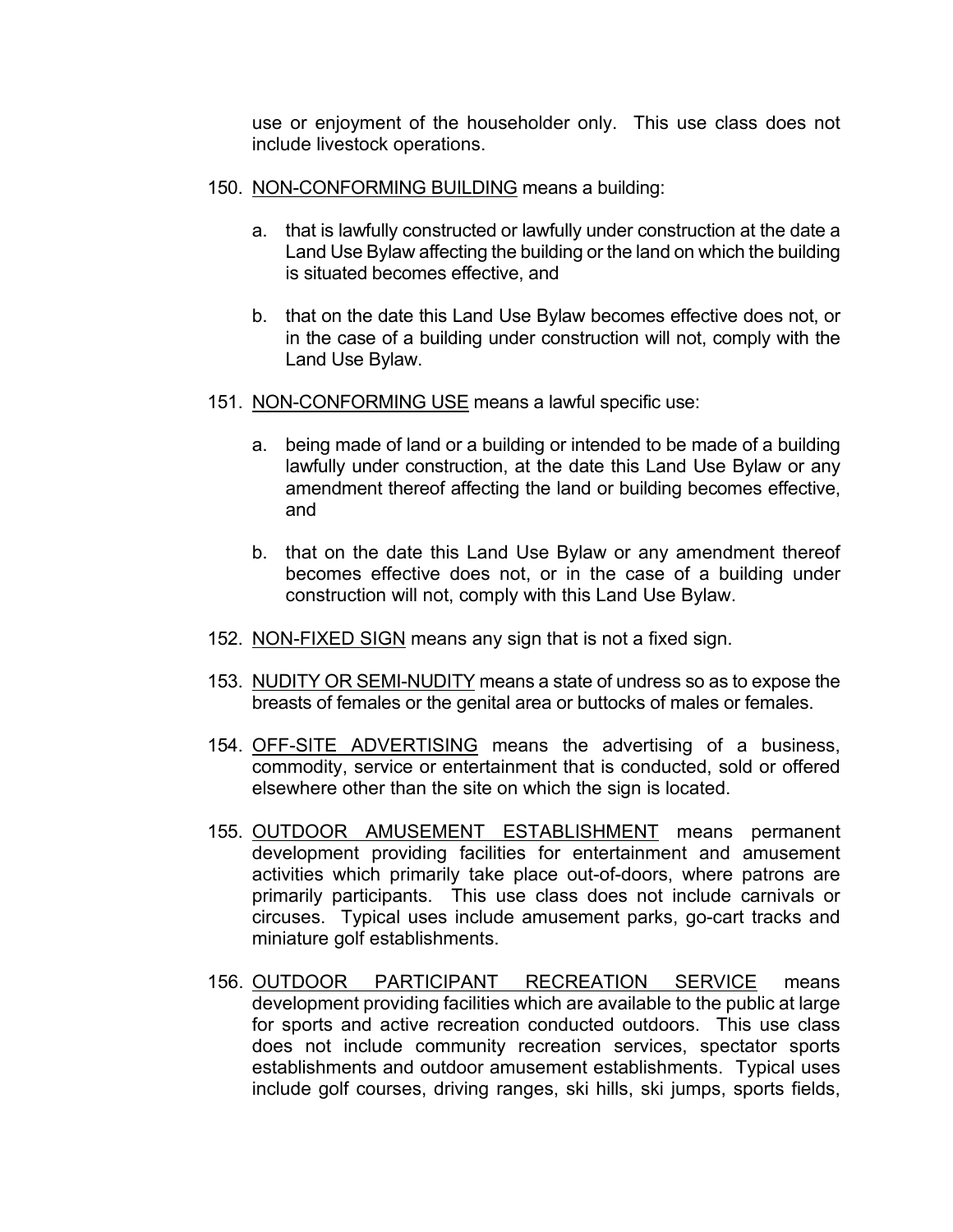outdoor tennis courts, unenclosed ice surfaces or rinks, athletic fields, boating facilities, outdoor swimming pools, bowling greens, riding stables, fitness trails and gun and archery ranges.

- 157. OUTDOOR RESTAURANT PATIO means an extension of an enclosed outdoor area adjacent or adjoining to a restaurant.
- 158. OUTDOOR STORAGE YARD means a securely fenced site used in whole or in part for the storage of equipment of materials.
- 159. OVERLAY means additional development regulations superimposed on specific areas of the zoning map, which supersede or add to the development regulations of the underlying zone.
- 160. OVERSIZE DETACHED GARAGE means a detached garage exceeding 80.0sq.m.
- 161. PARAPET WALL means that part of an exterior, party wall or firewall extending above the roofline or a wall, which serves as a guard at the edge of a balcony or roof.
- 162. PARKING FACILITY means the area set aside for the storage and parking of vehicles and includes parking stalls, loading spaces, aisles, entrances and exits to the area, and traffic islands where they are part of the parking facility.
- 163. PARKING GARAGE means an accessory building or structure, or any portion of a principal building or structure, containing communal parking spaces used for vehicular parking or storage.
- 164. PARKING STALL means a space available for parking one (1) motor vehicle.
- 165. PARTY WALL means either:
	- a. a wall erected at, or upon, a line separating two (2) parcels of land, each of which is, or is capable of being, a separate legal parcel subdivided under the Municipal Government Act; or
	- b. a wall separating two (2) dwellings, each of which is, or is capable of being, a separate legal parcel divided under the Condominium Property Act.
- 166. PATIO means a hardsurfaced area 0.2m or less above grade that is placed adjacent to a building intended to be used as an outdoor amenity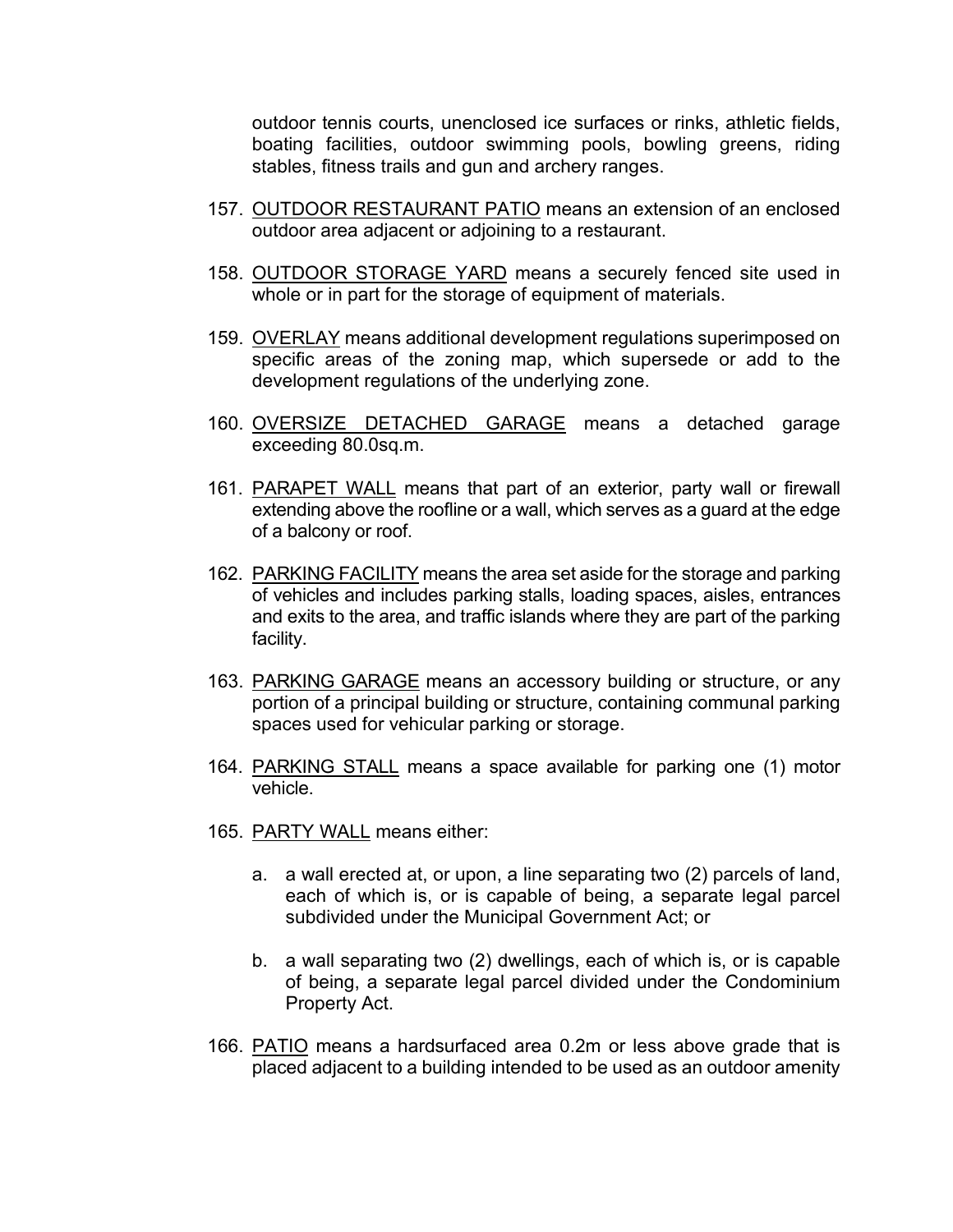area. Patios are generally not equipped with railings or do not require stairs.

- 167. PAWN SHOP means a property used for a business that engages in the business of granting credit to individuals for personal, family or household purposes and who takes in consumer goods by taking possession of them, or who purchases consumer goods under agreements or undertakings, express or implied, that the goods may be repurchased by the sellers.
- 168. PERMITTED USE means the use of land or a building provided for in the Land Use Bylaw for which a development permit shall be issued with or without conditions upon an application having been made, which conforms to the Land Use Bylaw.
- 169. PERSONAL SERVICE BUSINESS means development used for the provision of personal services to an individual that are related to the care and appearance of the body, or the cleaning and repair of personal effects. This use includes barbershops, hairdressers, beauty salons, tailors, dressmakers, shoe repair shops, dry-cleaning establishments and laundromats, but does not include health services.
- 170. PLAN OF SUBDIVISION means a plan of survey prepared in accordance with the Land Titles Act for the purpose of effecting a subdivision.
- 171. PRINCIPAL BUILDING means a building or use, which in the opinion of the Development Authority:
	- a. occupies the major or central portion of a lot,
	- b. is the chief or main building among one (1) or more buildings on the lot, or
	- c. constitutes by reason of its use the primary purpose for which the lot is used.

There shall be no more than one (1) principal building on each lot unless specifically permitted otherwise in this bylaw.

- 172. PRINCIPAL USE means the primary purpose, in the opinion of the Development Authority, for which a building or lot is used. There shall be no more than one (1) principal use on each lot unless specifically permitted otherwise in this bylaw.
- 173. PRIVATE CLUB means development used for the meeting, social or recreational activities of members of a non-profit philanthropic, social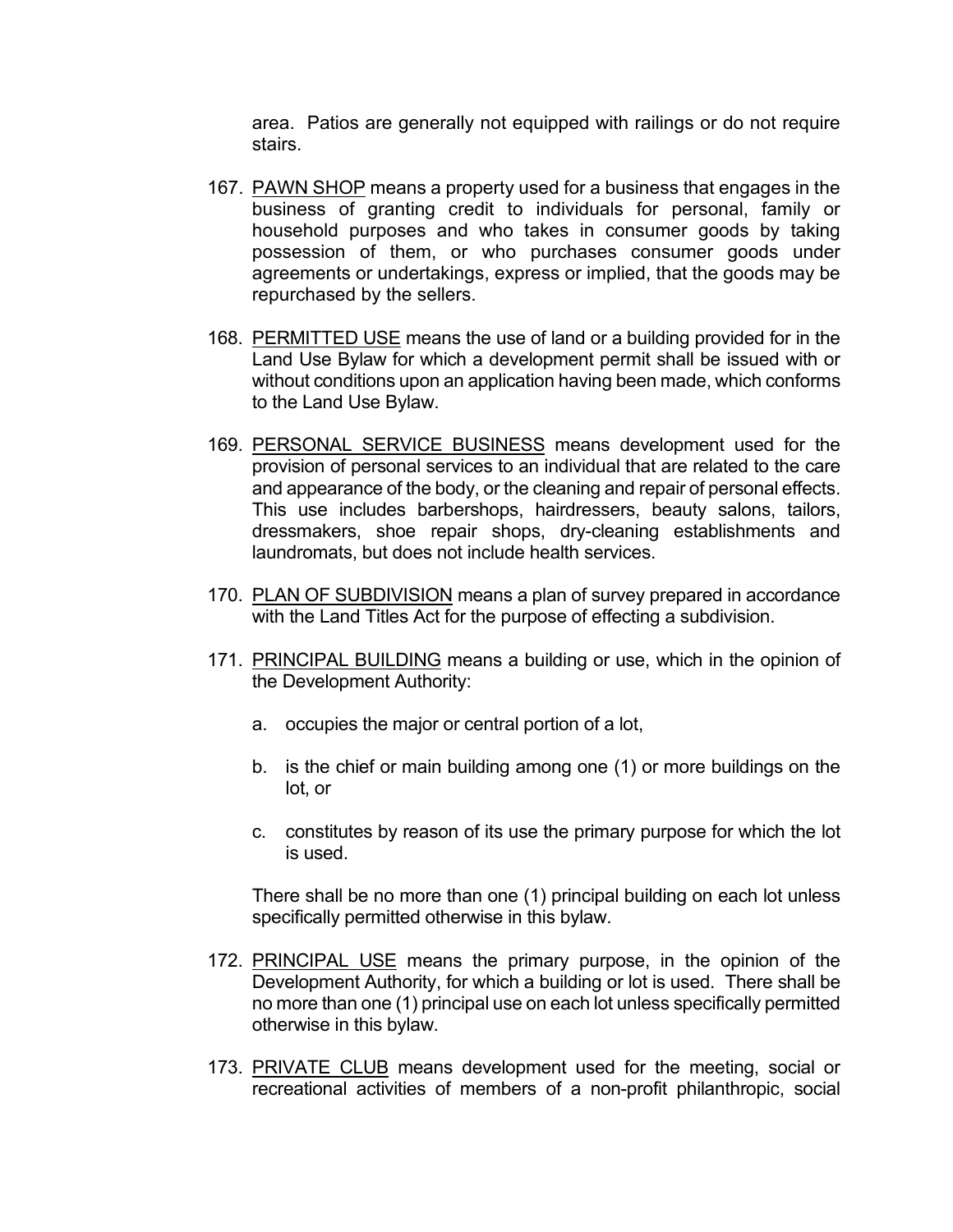service, athletic, business or fraternal organization, without on-site residences. Private clubs may include rooms for eating, drinking and assembly.

- 174. PRIVATE OUTDOOR AMENITY AREA means required open space provided and designed for the active or passive recreation and enjoyment of the residents of a particular dwelling and which is immediately adjacent to and directly accessible from the dwelling it is to serve.
- 175. PRIVATE SEWAGE SYSTEM means a sewage system that that is approved by the correct authority and used solely for one (1) property where no municipal system with the sewage to be disposed of on site by approved methods.
- 176. PRIVATE SWIMMING POOL means a structure, basin or tank containing an artificially created pool of water that is greater than 600mm in depth at any point and is used for swimming, recreation, bathing, diving, wading, healing or therapy, religious rituals or other purpose and includes all buildings, equipment and facilities used in connection with it, that is used on a site with a single dwelling building by the owner, tenants or their guest. This use class includes outdoor hot tubs.
- 177. PROFESSIONAL, FINANCIAL AND OFFICE SUPPORT SERVICE means development primarily used for the provision of professional, management, administrative, consulting, and financial services, but does not include health services or government services. Typical uses include the offices of lawyers, accountants, engineers and architects; offices for real estate and insurance firms; clerical, secretarial, employment, telephone answering, and similar office support services; and banks, credit unions, loan offices and similar financial uses.
- 178. PROVINCIAL LAND USE POLICIES means the Provincial Land Use Policies.
- 179. PUBLIC AND QUASI-PUBLIC BUILDING means a building, which is, available to the public for the purpose of assembly, instruction, and culture or for a communal activity, but does not include a school or a place of public entertainment for which an admission fee is customarily charged.
- 180. PUBLIC EDUCATION SERVICE means development which is publicly supported or subsidized involving public assembly for educational, training or instruction purposes, and includes the administration offices required for the provision of such services on the same site. This use class includes public and separate schools, community colleges, universities, and technical and vocational schools, and their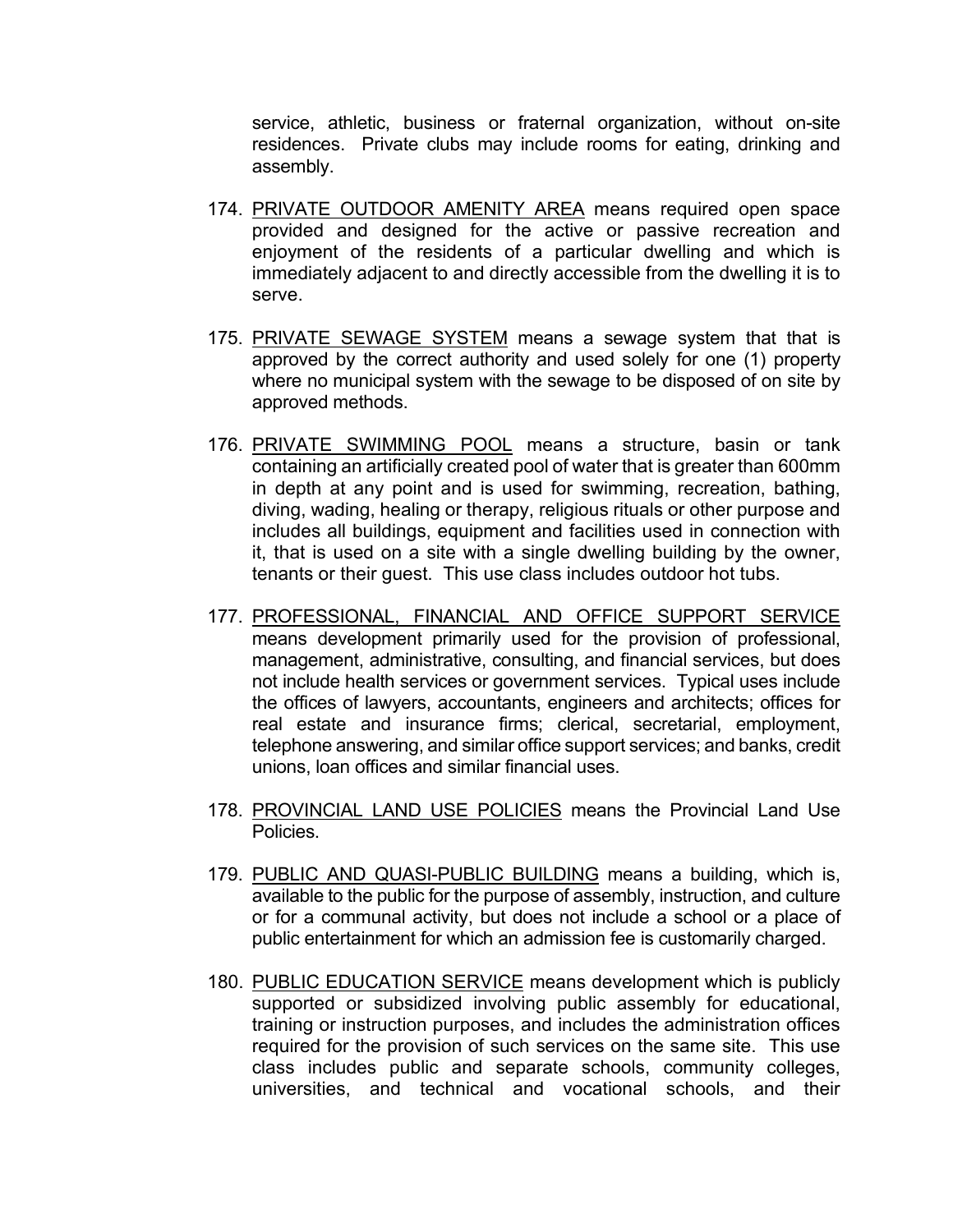administrative offices. This use class does not include private education services and commercial schools.

- 181. PUBLIC LIBRAIRY AND CULTURAL EXHIBIT means development for the collection of literary, artistic, musical and similar reference materials in the form of books, manuscripts, recordings and films for public use; or, a development for the collection, preservation and public exhibition of works or objects of historical, scientific or artistic value. Typical uses include libraries, museums and art galleries.
- 182. PUBLIC PARK means development of public land specifically designed or reserved for the general public for active or passive recreational use and includes all natural and man-made landscaping, facilities, playing fields, buildings and other structures that are consistent with the general purposes of public parkland, whether or not such recreational facilities are publicly operated or operated by other organizations pursuant to arrangements with the public authority owning the park. Typical uses include tot lots, band shells, picnic grounds, pedestrian trails and paths, landscaped buffers, playgrounds and water features.
- 183. PUBLIC SPACE means space within an establishment, which is open to the public and not restricted to employees only. This definition does not include kitchens, administrative offices, and food or drink preparation areas.
- 184. PUBLIC UTILITY USES AND INSTALLATIONS means any one (1) or more of the following:
	- a. systems for the distribution of gas, whether artificial or natural;
	- b. facilities for the storage, transmission, treatment, distribution or supply of water;
	- c. facilities for the collection, treatment, movement or disposal of sanitary sewage;
	- d. storm sewer drainage facilities;
	- e. the right of way to, and installation of, one (1) or more of the following:
		- i. telecommunications systems;
		- ii. waterworks systems;

iii.irrigation systems;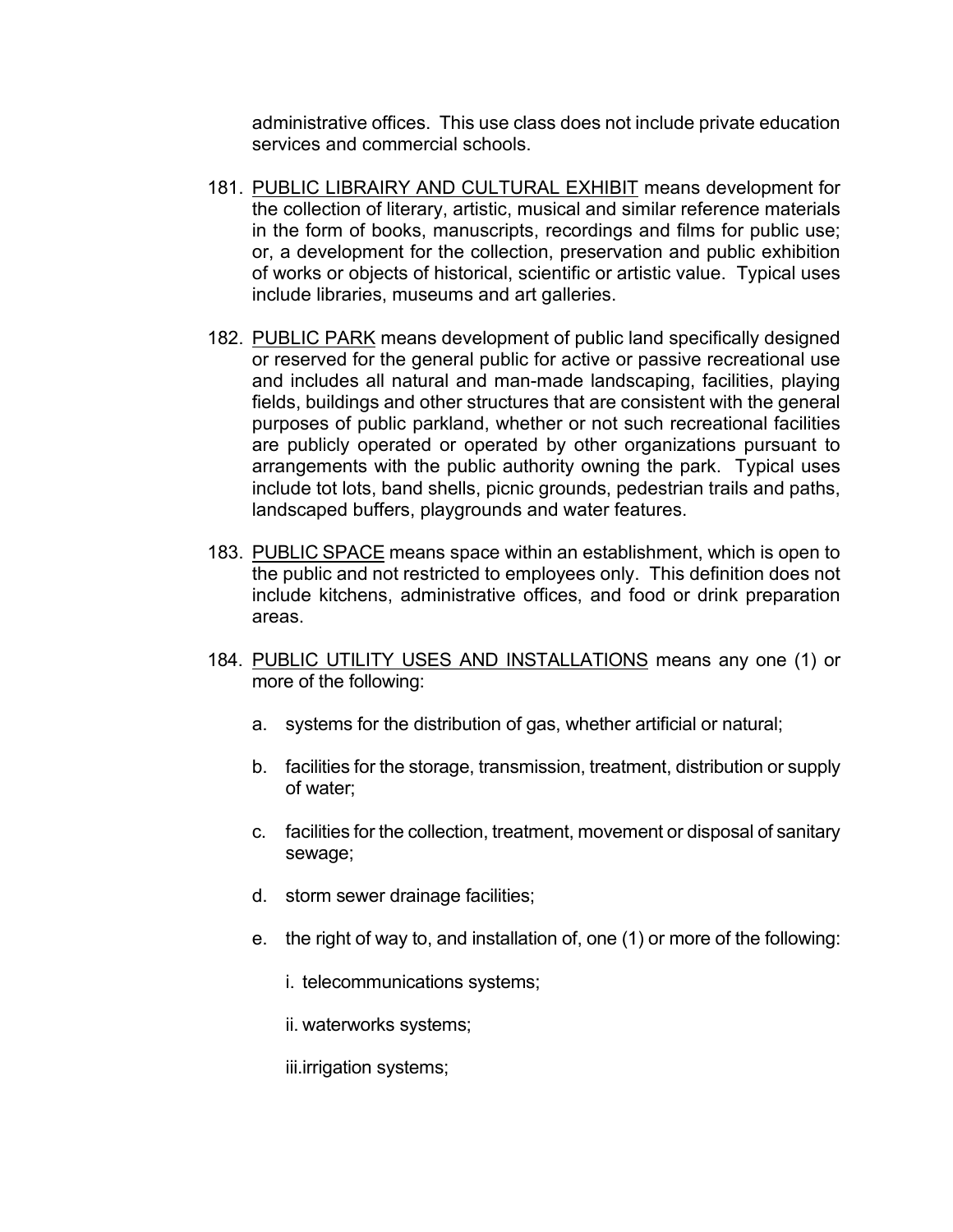iv. systems for the distribution of gas, whether natural or artificial;

v. systems for the distribution of artificial light or electric power;

- vi. heating systems;
- vii. sewage systems; and

any other things prescribed by the Lieutenant Governor in Council by regulation pursuant to the Planning Act.

- 185. PUBS AND LOUNGES means a building with a Class A minors prohibited liquor licence, with an occupant load of less than fifty (50) persons, where the primary purpose of the facility is the sale of alcoholic beverages to the public, for consumption within the premises. Major or minor amusment establishments are a permitted accessory use. This use does not include licensed outdoor patios or nightclubs and bars.
- 186. RAPID DRIVE-THROUGH VEHICLE SERVICE means development providing rapid cleaning, lubrication, maintenance or repair services to motor vehicles, where the customer typically remains within his vehicle or waits on the premises. Typical uses include automatic or coin operated car washes, rapid lubrication shops, or specialty repair establishments.
- 187. RECYCLED MATERIALS DROP-OFF CENTRE means a municipally operated development used for the collection and temporary storage of recyclable materials. Recyclable materials includes, but is not limited to, cardboard, plastics, paper, metal and similar household goods. Recyclable material left at the drop-off centre shall be periodically removed and taken to larger, permanent recycling operations for final recycling. These drop-off centres are intended to operate out of doors within a fenced compound. This use class does not include recycling depots.
- 188. RECYCLING DEPOT means development used for the buying and temporary storage of, but not limited to, bottles, cans, newspapers and similar household goods for reuse where all storage is contained within an enclosed building. This use class does not include recycled materials drop-off centres.
- 189. RELIGIOUS ASSEMBLY means development used for worship and related religious, philanthropic or social activities and includes accessory rectories, manses, meeting rooms, food preparation and service facilities, classrooms, dormitories and other buildings. Typical uses include churches, chapels, mosques, temples, synagogues, parish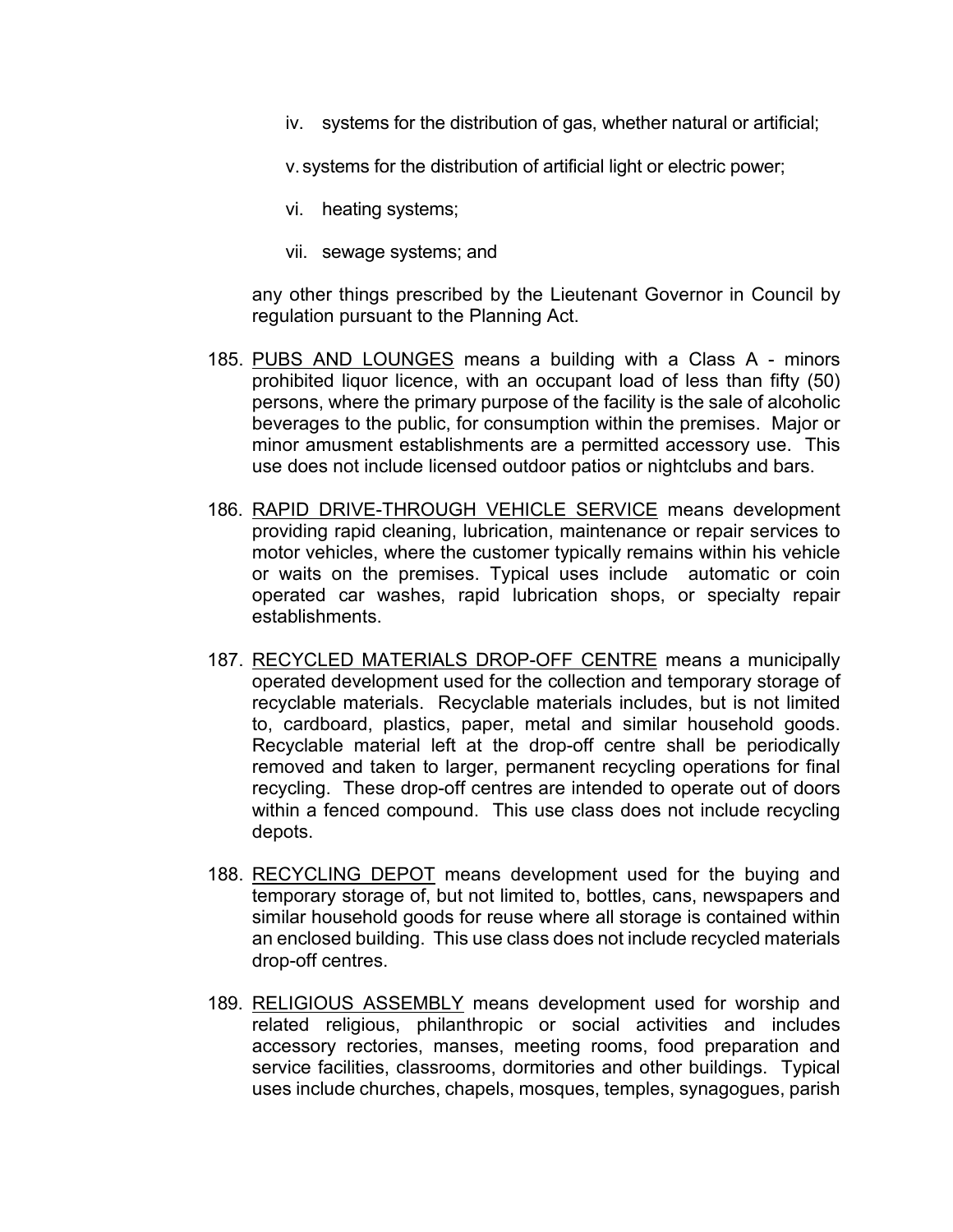halls, convents and monasteries. This use class does not include private education services, public education services, and commercial schools, even as accessory uses.

- 190. RESIDENTIAL SALES CENTRE means a temporary building or structure used for a limited period of time for the purpose of marketing residential land or buildings.
- 191. RESPITE SUPPORT means the temporary care of one (1) or two (2) persons with developmental disabilities. This care is intended to provide a break for the primary caregiver.
- 192. RESTAURANT means development where the primary purpose of the facility is the sale of prepared foods and non-alcoholic beverages to the public, including minors, for consumption within the premises or off the site. This use class typically has a varied menu, with a fully equipped kitchen and preparation area, and includes fast food and family restaurants.
- 193. RETAIL STORE means development used for the retail sale of goods which may include groceries, beverages, household goods, furniture and appliances, hardware, printed matter, confectionery, tobacco, pharmaceutical and personal care items, automotive parts and accessories, office equipment, stationary and similar goods from within an enclosed building. Minor public services, such as postal services and film processing depots are permitted within retail stores.
- 194. ROW HOUSING means development consisting of a building containing a row of three (3) or more dwellings joined in whole or in part at the side only with no dwelling being placed over another in whole or in part. Each dwelling shall have separate, individual, and direct access to grade.
- 195. ROW HOUSING, STACKED means development consisting of row housing, except that dwellings may be arranged two (2) deep, either vertically so that dwellings may be placed over others, or horizontally so that dwellings may be attached at the rear as well as at the side. Each dwelling shall have separate and individual access, not necessarily directly to grade, provided that no more than two (2) dwellings may share access to grade, and such access shall not be located more than 5.5m above grade.
- 196. SATELLITE SIGNAL RECEIVING ANTENNA means an antenna used for the purpose of receiving television and radio broadcasts transmitted by satellite. Such an antenna (also referred to as a "satellite dish") is usually circular in shape, concave on the receiving side, and may be fixed or rotatable so that it is capable of tracking more than one satellite.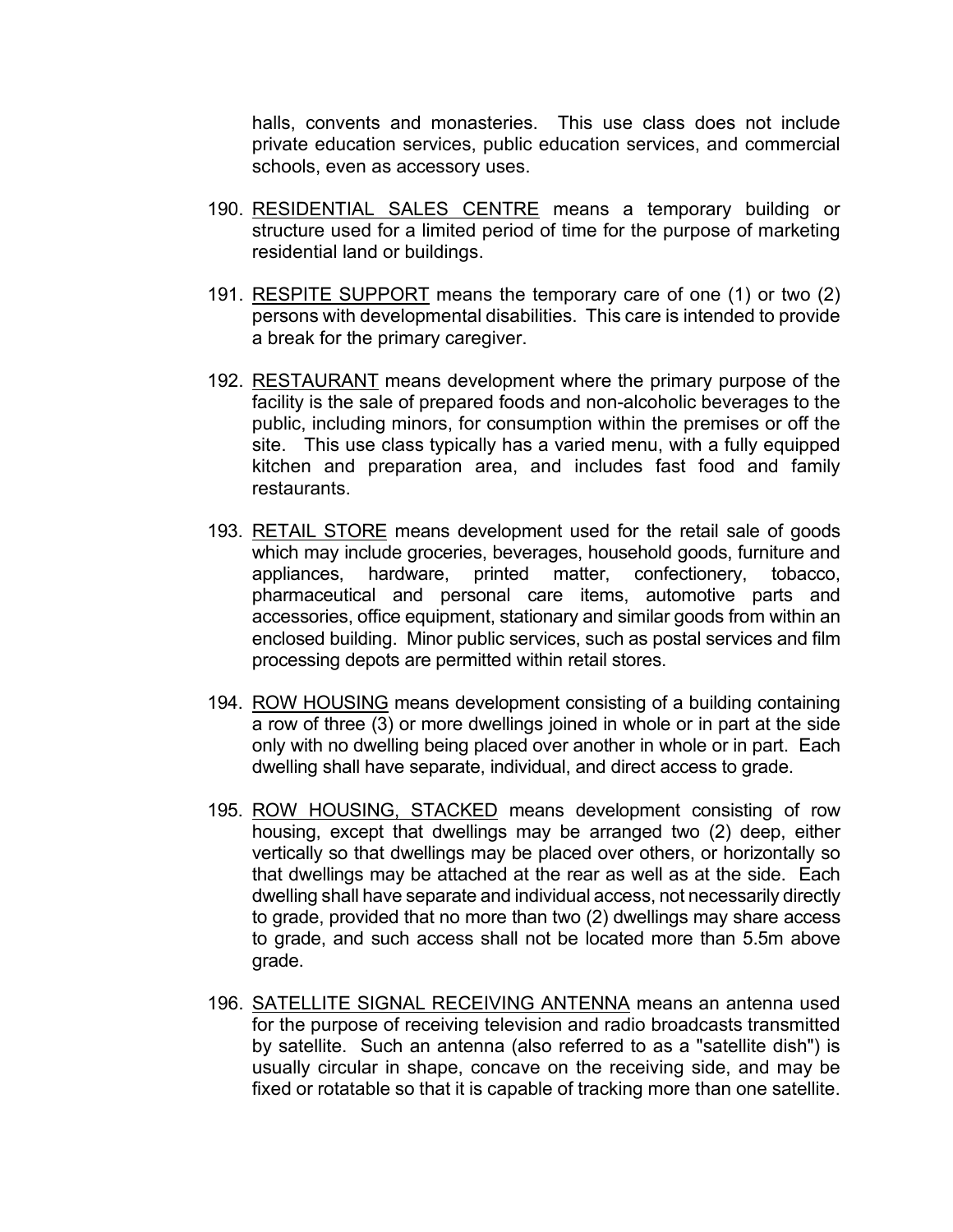This definition does not include an amateur radio, citizens' band, or any other type of antenna, and does not include satellite dishes under 1.0m in diameter.

- 197. SECONDARY SUITE means development consisting of a selfcontained dwelling located in a structure in which the principal use is a single dwelling building. A secondary suite has cooking, food preparation, bathroom facilities which are separate from those of the principal dwelling within the structure.
- 198. SECONDHAND STORE means development used for the indoor retail sale and temporary storage of secondhand household goods, such as clothing, furniture, jewelry, stereos and musical instruments including the refurnishing and repair of the goods being sold. This use class does not include the sale of used vehicles, auto parts, recreation craft or construction and industrial equipment or materials. This use class also does not include booth markets, pawn shops or antique stores.
- 199. SECURITY SUITE means a suite designed as accommodation for 24 hour on site security personnel.
- 200. SEMI-DETACHED DWELLING means one dwelling of a duplex, which has been titled separately with a property line along a common wall.
- 201. SEMI-DETACHED GARAGE means detached garages joined on common property line(s) by a "firewall" as defined in the Alberta Building Code.
- 202. SEMI-PUBLIC SWIMMING POOL means the same definition as specified in the in the Alberta Building Code.
- 203. SENIORS AND SUPPORTIVE HOUSING FACILITY means a multi-unit residential facility operated solely to meet the housing needs of persons over the age of 64 years or those requiring supportive housing due to physical limitations. The facility operator may also provide supportive services to the residents, which may include, but are not limited to meals, housekeeping services, linen and laundry services and recreational services.
- 204. SERVICE STATION means development used for the servicing, washing, and repairing of vehicles; and the sale of gasoline, other petroleum products, a limited range of vehicle parts and accessories and may also include convenience stores. This use may include typical uses including, truck stops and highway service stations.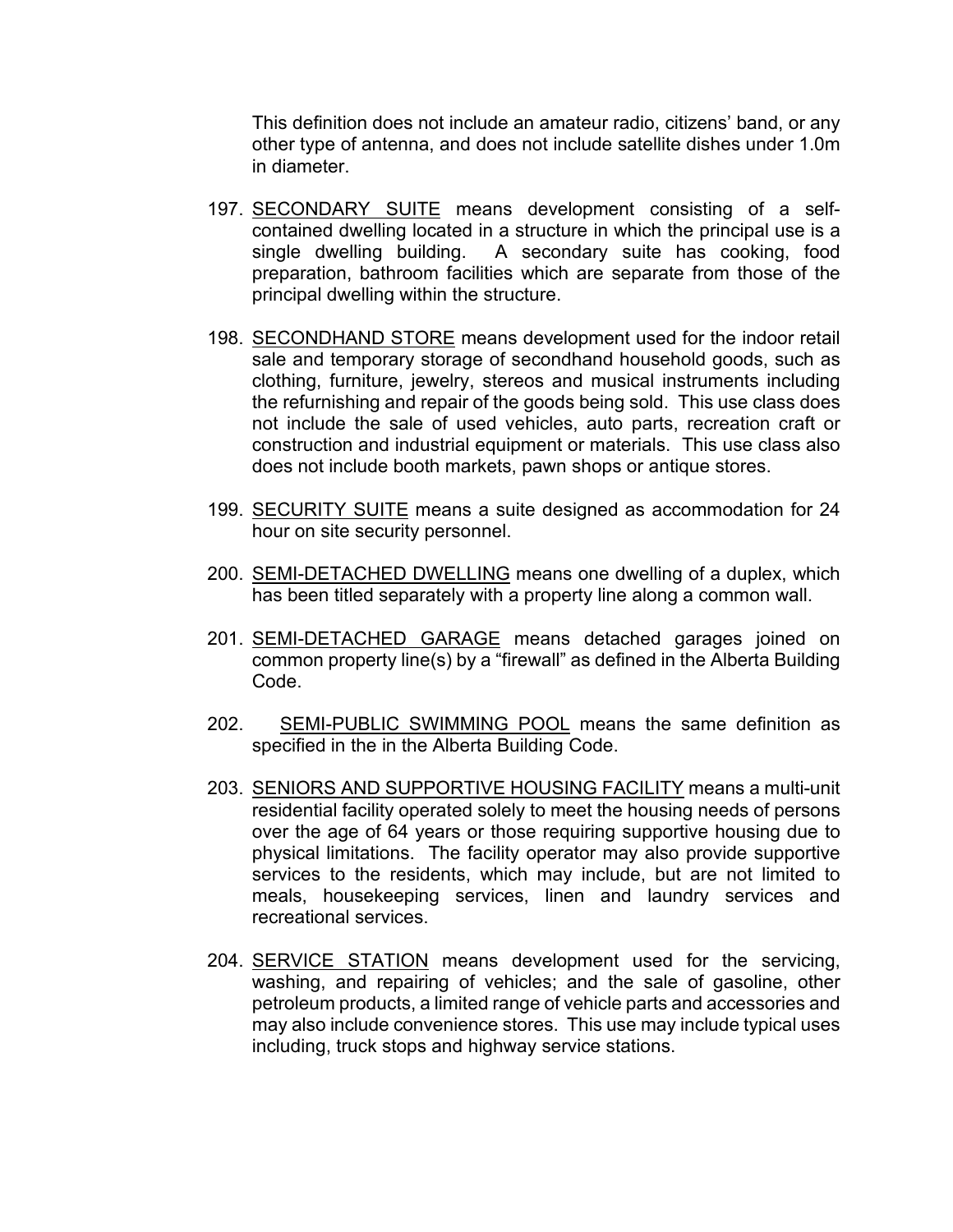- 205. SETBACK means the minimum horizontal distance between the lot boundary and the nearest point on the exterior wall or chimney of the building, or another part of the building or projection if determined by the Development Authority.
- 206. SHOPPING CENTRE means two (2) or more commercial establishments planned, developed and managed as a unit on a lot or lots and served by off-street parking, and includes the total site upon which the building(s) is located.
- 207. SHOW HOME means a permanent dwelling that is constructed for the temporary purpose of illustrating to the public the type or character of a dwelling or dwellings to be constructed in other parts of a subdivision or development area. Show homes may contain offices for the sale of other lots or dwellings in the area.
- 208. SIDE LOT LINE means the property line of a lot other than a front lot line or rear lot line.
- 209. SIDE YARD means that portion of a site abutting a side lot line extending from the front yard to the rear yard. The side yard shall be situated between the side lot line and a line on the site parallel to it, at a specified distance from it, and measured at a right angle to it along its full length.
- 210. SIGN means a display board, screen, structure or material having characters, letters or illustration applied thereto, or displayed thereon, in any manner, not inside a building, and includes the posting or painting of an advertisement or notice on a building, structure or lot.
- 211. SINGLE DWELLING BUILDING means development consisting of a building containing only one (1) dwelling, not including approved secondary suites, which is separate from any other dwelling or building.
- 212. SITE means an area of land consisting of one (1) or more abutting lots.
- 213. SITE COVERAGE mean the total horizontal area of all buildings or structures on a site which are located at, or higher than, 1.0m above grade, including accessory buildings or structures, calculated by perpendicular projection onto a horizontal plane from one point located at an infinite distance above all buildings and structures on the site. This definition shall not include:
	- a. steps, eaves, cornices, and similar projections;
	- b. driveways, aisles and parking lots unless they are part of a parking garage which extends 1.0m or more above grade; or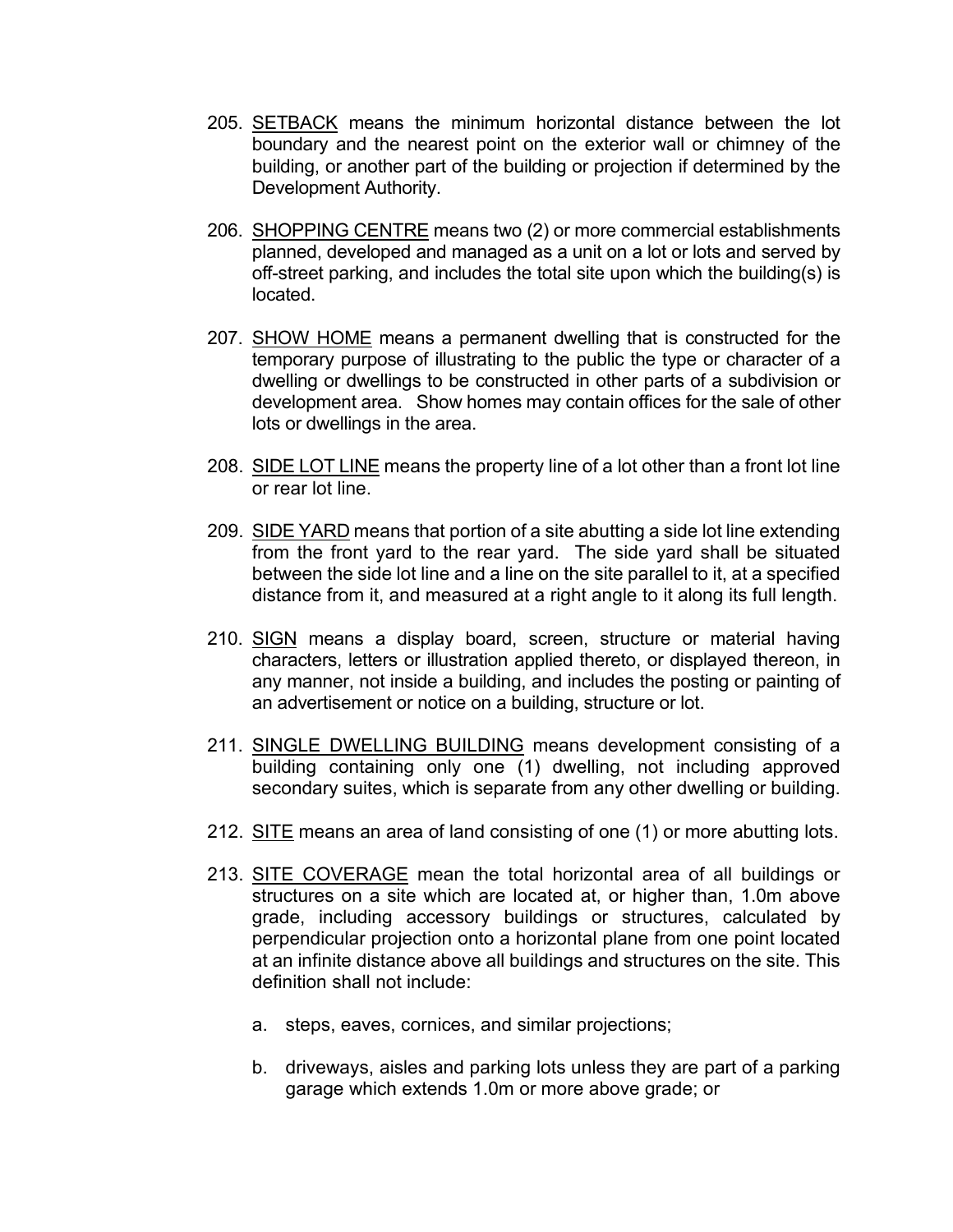- c. unenclosed inner and outer courts, terraces and patios where these are less than 1.0m above grade.
- 214. SITE WIDTH means the horizontal distance between the side boundaries of the site measured at a distance from the front lot line equal to the minimum required front yard for the zone.
- 215. SLEEPING UNIT means a habitable room, or a group of two (2) or more habitable rooms, not equipped with self-contained cooking facilities, providing accommodation for not more than two (2) persons.
- 216. SMALL ANIMAL HOSPITAL means development used for the care and grooming of small animals within an enclosed building but does not included small animal kennels or impoundment facilities.
- 217. SMALL ANIMAL KENNEL means development used for the breeding, boarding or training of small animals normally considered as household pets. Typical uses are kennels and pet boarding establishments.
- 218. SPECTATOR ENTERTAINMENT ESTABLISHMENT means development providing facilities within an enclosed building specifically intended for live theatrical, musical or dance performances; or the showing of motion pictures. This use class does not include entertainment developments associated with bars and neighbourhood pubs and nightclubs and does not include adult entertainment facilities.
- 219. STATUTORY PLAN means an Intermunicipal Development Plan, a Municipal Development Plan, an Area Structure Plan, or an Area Redevelopment Plan adopted by a municipality.
- 220. STOCKPILE SITE means a site used in for the temporary stockpiling of earth materials for a period of greater than thirty (30) days and in quantities greater than fifty (50) cubic metres that have been excavated and stored for redistribution on the subject site or other locations. Typical materials include but are not limited to waste excavation materials, excess construction materials, gravel, clay, organic materials, salvaged materials.
- 221. STOREY means that portion of a building, which is situated between the top of any floor and the top of the floor next above it. If there is no floor above, the storey is the portion of the building, which is situated between the top of any floor and the ceiling above it. If the top of the floor directly above a basement is more than 1.83m above grade, such basement shall be considered a storey for the purpose of this bylaw.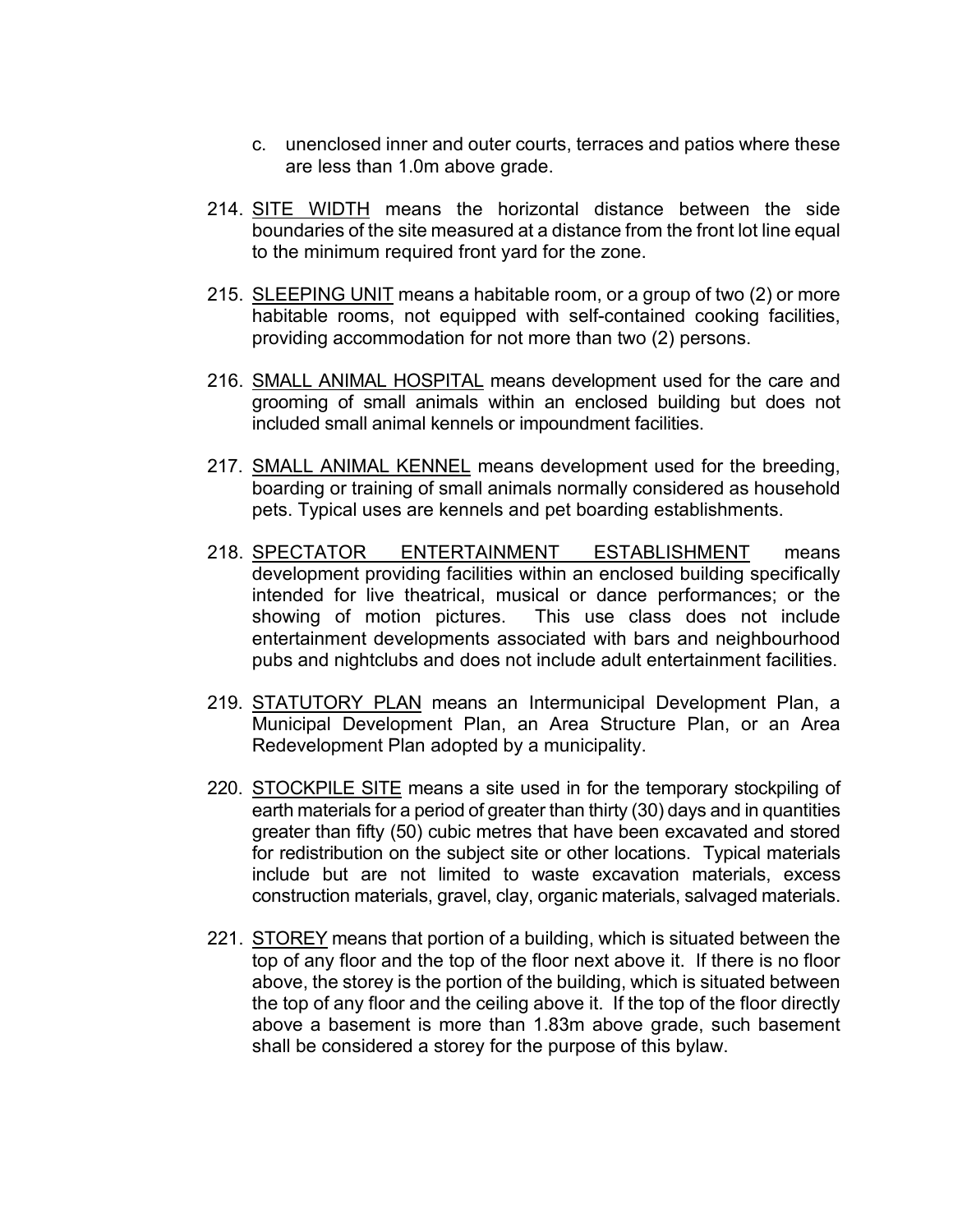- 222. STOREY, HALF means that part of any building wholly or partly within the framing of the roof, where the habitable floor area is not more than 70% of the ground floor.
- 223. SUBDIVISION means the division of a parcel of land by an instrument and "subdivide" has a corresponding meaning.
- 224. SUBDIVISION AND DEVELOPMENT APPEAL BOARD means the Board appointed under the City of Wetaskiwin Sub-division and Development Appeal Board, or its successors, pursuant to the Act, to hear appeals launched under Part 5 of this bylaw.
- 225. SUBDIVISION AND DEVELOPMENT REGULATIONS means regulations made by the Lieutenant Governor in Council.
- 226. SUBDIVISION AUTHORITY means a subdivision authority established pursuant to City of Wetaskiwin Sub-division and Development Appeal Board.
- 227. SUPPORT HOME means a home where care, support and training are provided for one  $(1)$  or two  $(2)$  persons with developmental disabilities where the care provider(s) view that home as their personal or primary residence. This use class includes those homes providing *respite support*.
- 228. TANDEM PARKING means two (2) parking spaces, one behind the other, with a common or shared point of access to the maneuvering aisle.
- 229. TEMPORARY BUILDING means a building or structure, without a foundation, that is to be placed on a site for a period of less than two (2) years. This use class definition does not include:
	- a. residential accessory buildings;
	- b. commercial or industrial accessory buildings intended for long term use;
	- c. construction job site offices;
	- d. manufactured homes; or
	- e. tent structures.
- 230. TEMPORARY DEVELOPMENT means a development for which a Development Permit has been issued for a limited time only.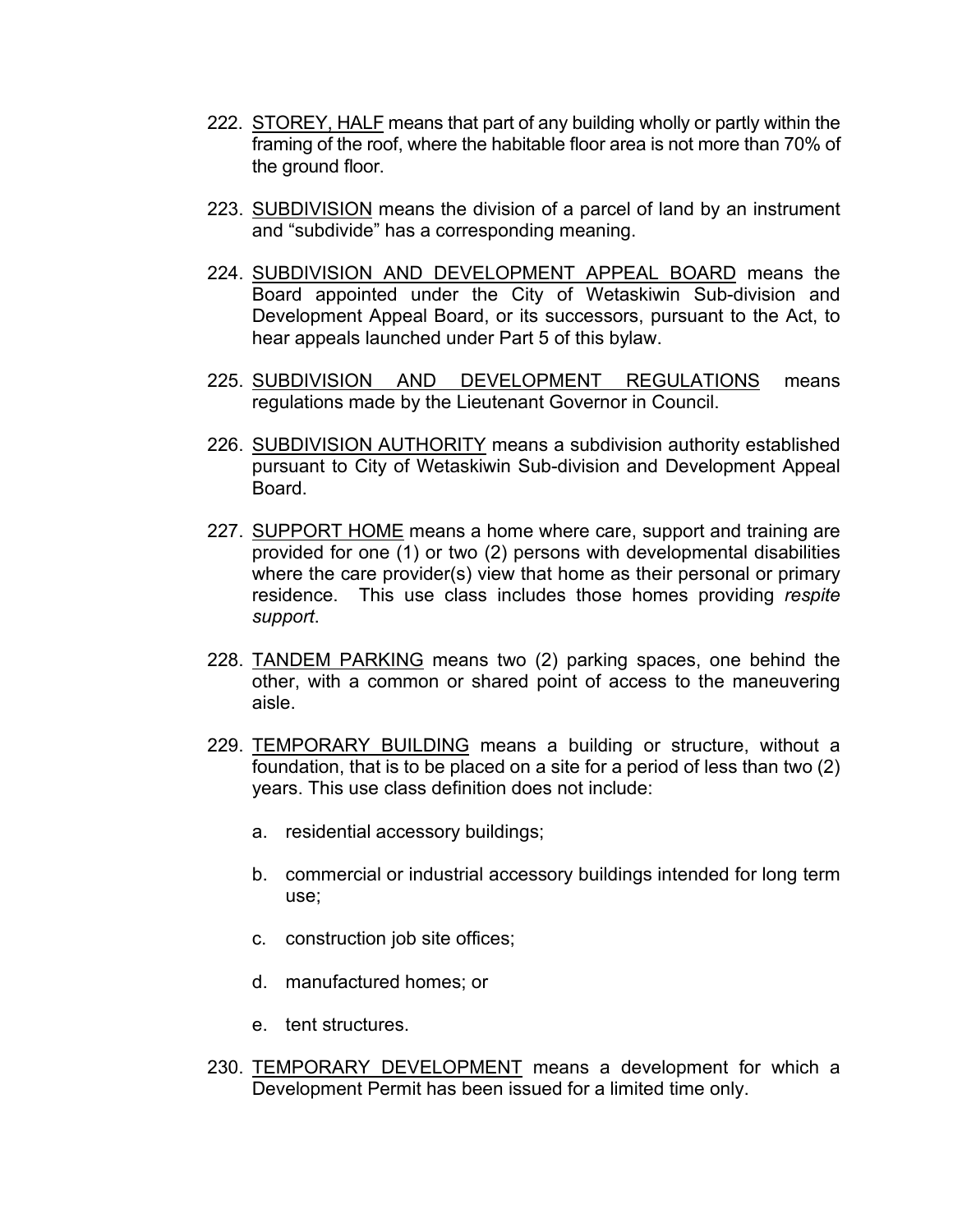- 231. TEMPORARY SHELTER SERVICE means development sponsored or supervised by a public authority or non-profit agency for the purpose of providing temporary accommodation for persons requiring immediate shelter and assistance for a short period of time, being less than one (1) month. Typical uses are overnight shelters.
- 232. TEMPORARY STORAGE YARD means development used exclusively for temporary outdoor storage of goods and materials where such storage of goods and materials does not involve the erection of permanent structures or the material alteration of the existing state of the land. Typical uses include pipe yards, or vehicle or heavy equipment storage compounds.
- 233. TENT STRUCTURE means an enclosed structure that consists of a pliable material supported by light frame materials intended as a low cost structure for the protection of goods, vehicles from the weather or for temporary cover during special events that may be accessible to public. This use class does not include structures covering less than 10sq.m of ground floor area, camping tents or patio sun shades.
- 234. TOURIST CAMPSITE means development of land which has been planned and improved for the seasonal short term use of holiday trailers, motor homes, tents, campers and similar recreational vehicles, and is not used as year round storage, or accommodation for residential use. Typical uses include tourist trailer parks, campsites and tenting grounds.
- 235. TOWING COMPOUND means a building designed for use for any one (1) or more defined industrial uses and may contain accessory office space.
- 236. TOWNHOME means development consisting of a building containing a row of more than two (2) dwellings joined in whole or in part at the side only with no dwelling being placed over another in whole or in part. Each dwelling shall have separate, individual and direct access to grade.
- 237. TRAFFIC GENERATION means the volume of vehicular traffic generated over a prescribed area within a prescribed time frame, which can be directly attributed to a particular development or geographic area.
- 238. TREED LANDSCAPED BOULEVARD means that portion of public road right-of-way, which has been landscaped with trees planted at intervals.
- 239. TRUCK AND FACTORY BUILT HOME SALES means development used for the sale or rental of new or used trucks, motorhomes, factory built homes, and automobiles together with incidental maintenance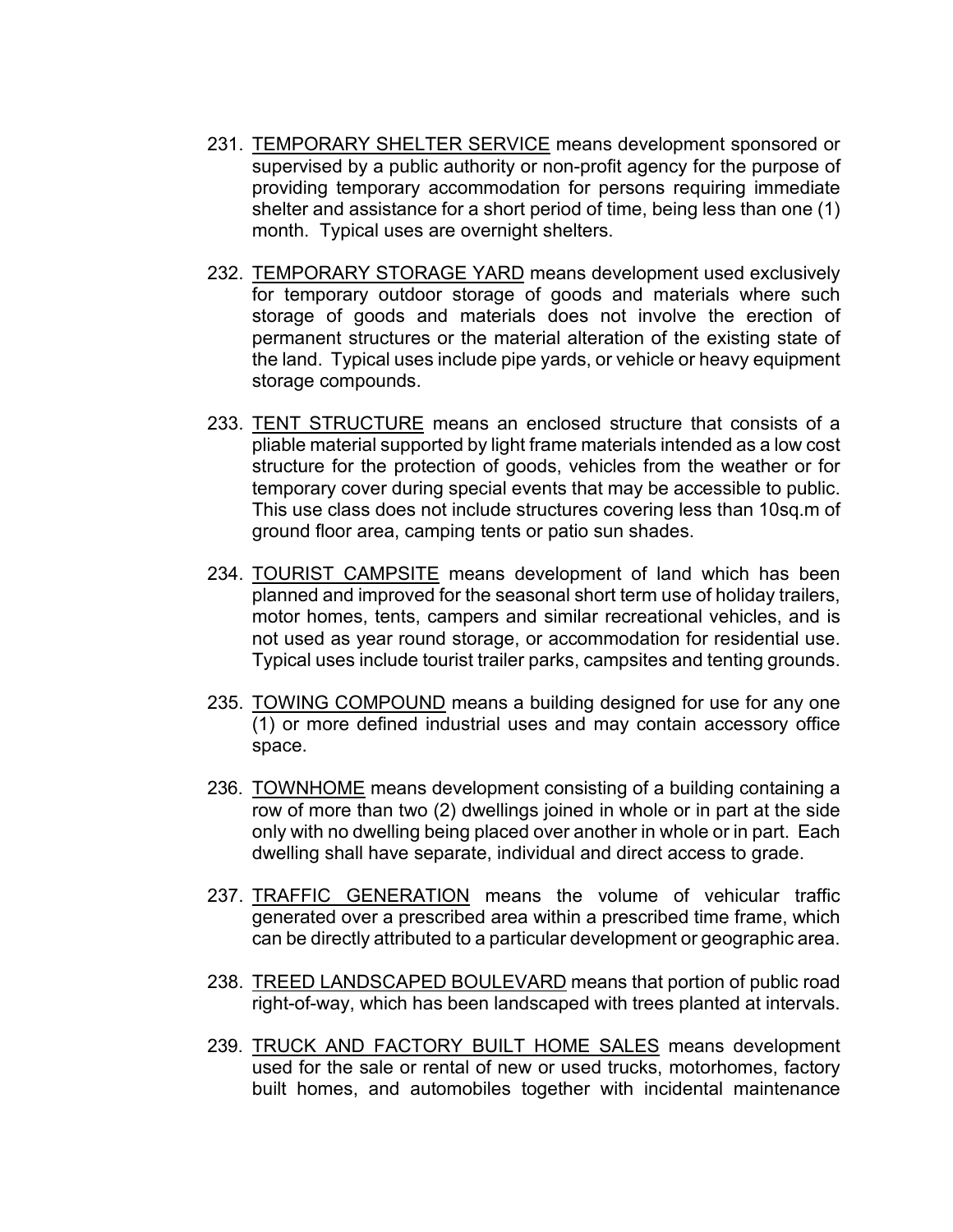services and the sale of parts and accessories. Typical uses include truck dealerships, recreation vehicle sales and manufactured home dealerships.

- 240. UNDERGROUND SEWAGE HOLDING TANK means a the use of a certified underground tank placed on site for collection and temporary storage of sewage until pumped out into a municipal system or by pump out truck.
- 241. UNENCLOSED FRONT PORCH means an entrance structure typically located at the front or sides of a residential dwelling at the ground floor entry level, consisting of a roof and floor, where the front and sides of the structure remain open to the outside elements.
- 242. USE means the purpose or activity for which a piece of land or its buildings are designed, arranged, developed or intended, or for which it is occupied or maintained.
- 243. VEHICLE AND EQUIPMENT SALES/RENTALS means development used for the sale or rental of heavy vehicles, machinery or mechanical equipment typically used in building, roadway, pipeline, oilfield and mining construction, manufacturing, assembling and processing operations and agricultural production.
- 244. VEHICLE ORIENTED USE means development used for the retail sale of gasoline, other petroleum products, and incidental auto accessories and may include convenience stores. This use does not include service stations.
- 245. VETERINARY SERVICE means development used for the care and treatment of animals where the veterinary services primarily involve outpatient care and minor medical procedures involving hospitalization. All animals shall be kept within an enclosed building. This use class includes pet clinics, small animal veterinary clinics, veterinary offices, animal grooming and impound facilities. Small animal pet sales are also deemed as general retail sales.
- 246. VIOLATION NOTICE means the document issued by the City to a person who has committed an offence.
- 247. WAREHOUSE SALES means development used for the wholesale of a limited range of bulky goods from within an enclosed building where the size and nature of the principal goods being sold typically require large floor areas for direct display to the purchaser or consumer. This use class does not include developments used for the retail sale of food or a broad range of goods for personal or household use.